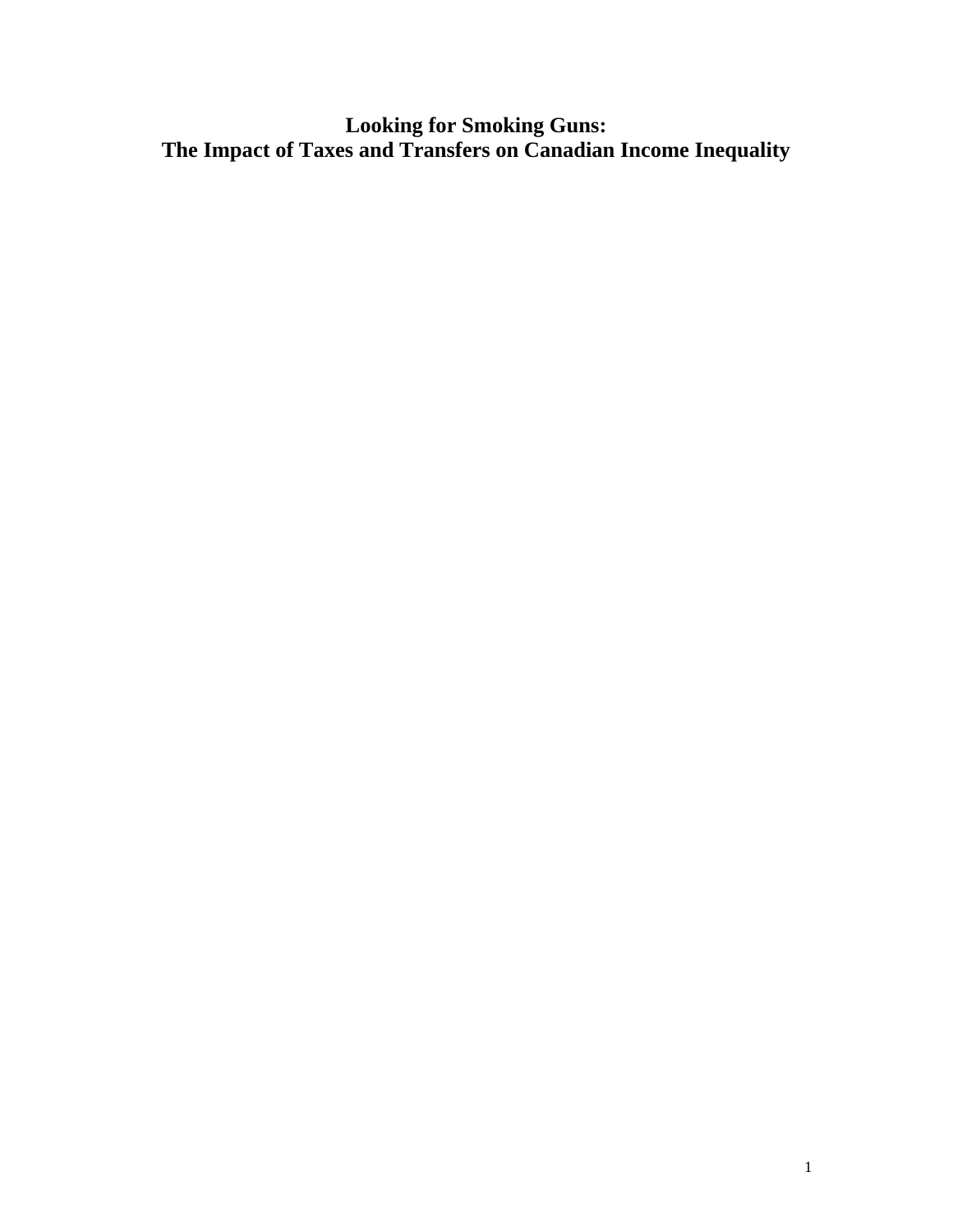Marc Frenette, Business and Labour Market Analysis Division Statistics Canada

David A. Green, Department of Economics, UBC, and Research Fellow, Institute for Fiscal Studies

Kevin Milligan Department of Economics, UBC, and NBER

August, 2009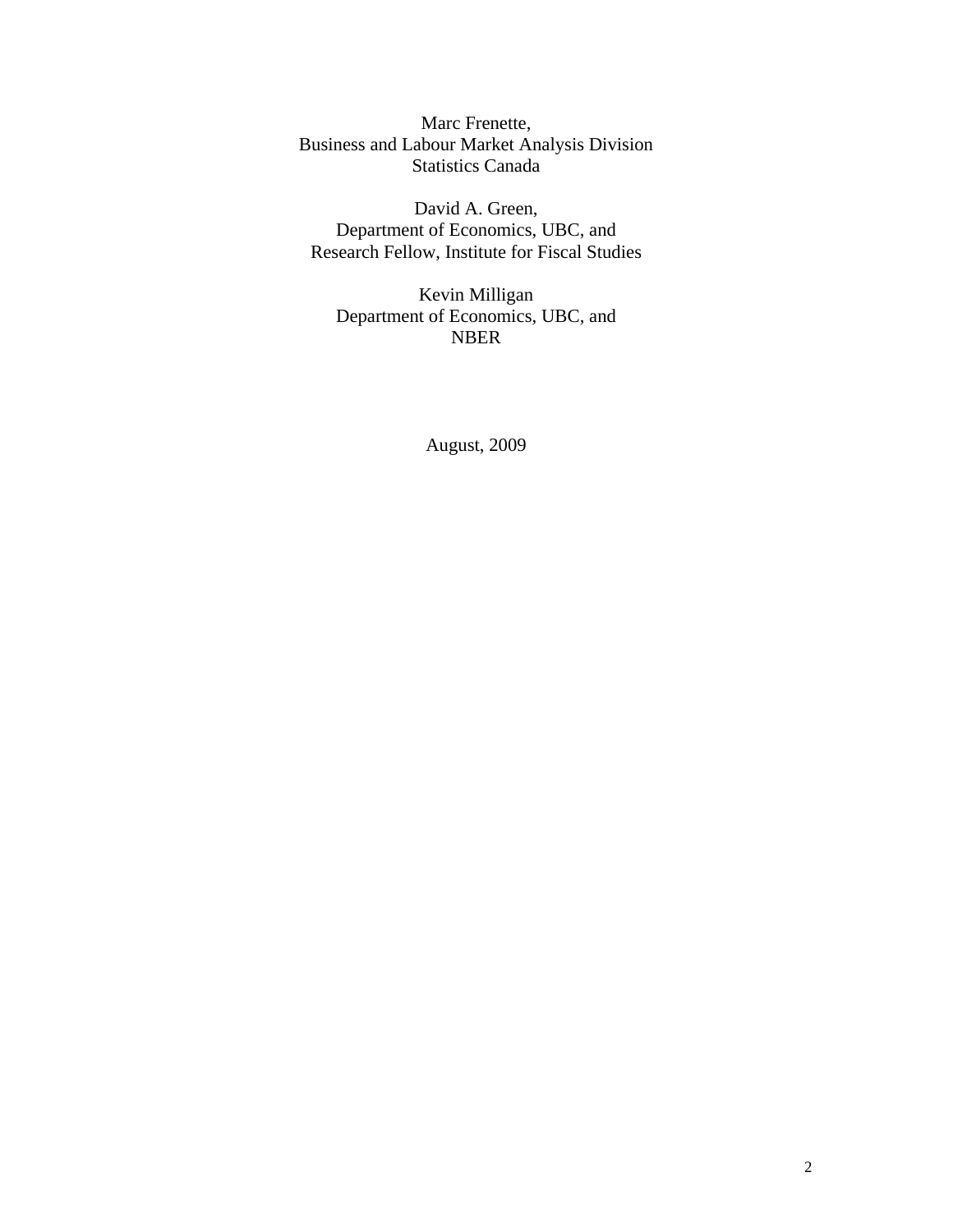# **Abstract**

In this paper, we investigate the relationship between the substantial changes in tax and transfer programs and the movements in after-tax income inequality over the 1980s and 1990s. We show that in the 1980s, tax and transfer programs became more redistributive, offsetting substantial increases in market income inequality. In the 1990s, the tax and transfer system stopped undoing the increases in market income inequality, leading aftertax income inequality to rise. Even so, tax and transfer programs were more redistributive in 2000 than in the 1980s. Much of the changes occurred at the provincial level, with social assistance payments first increasing (in the late 1980s) then decreasing (in the late 1990s) and with surtaxes on high income earners being first imposed and then subsequently removed.

Keywords: income inequality, redistribution, taxes, social transfers.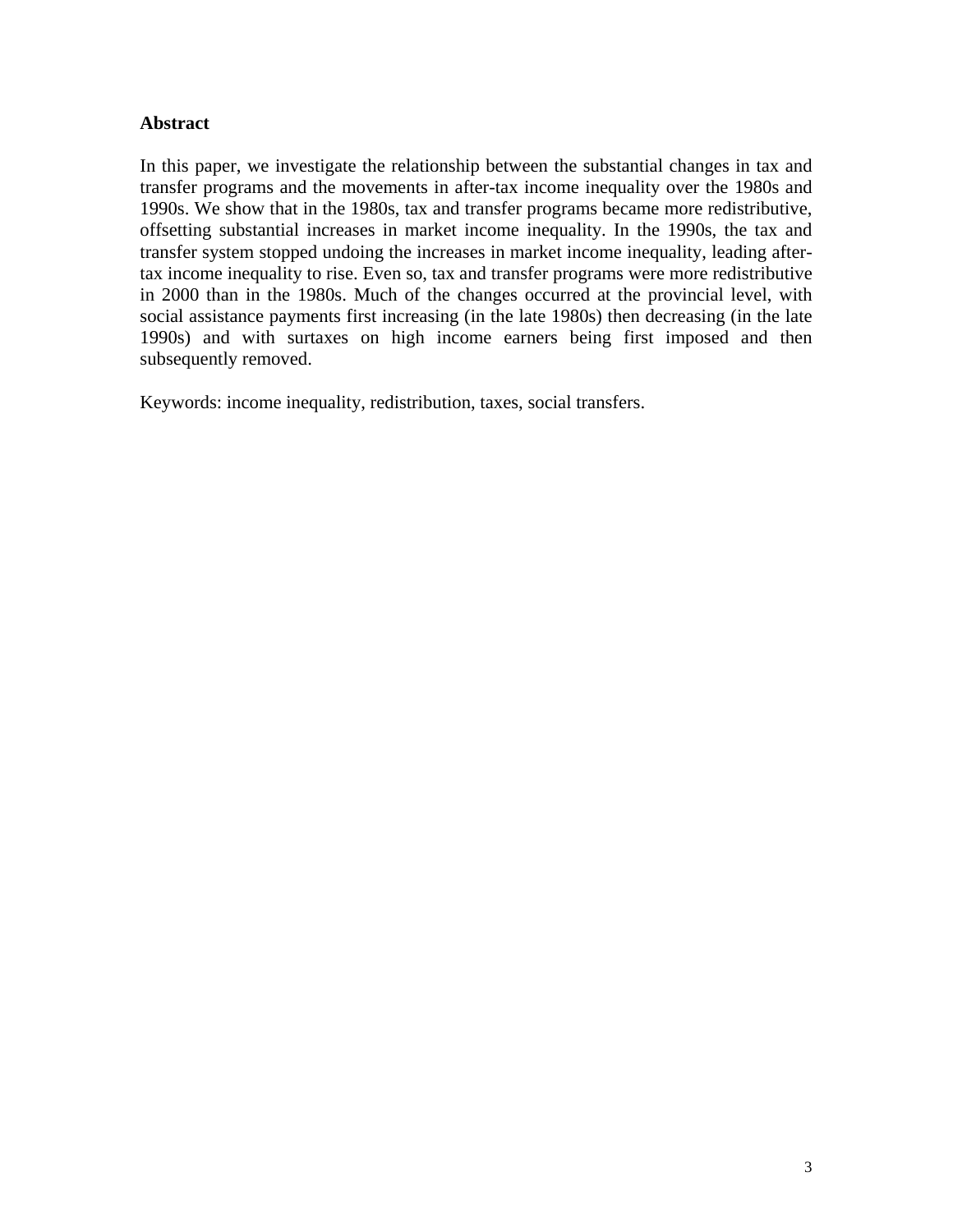## **1. Introduction**

In an earlier paper (Frenette, Green and Milligan, 2007), we showed that market income inequality rose substantially, and at roughly the same rate, in the 1980s and 1990s. When taxes and transfers are considered, however, different patterns emerge. In the 1980s, after-tax income inequality actually declined slightly, indicating that taxes and transfers more than offset the rising trend in market income inequality. In contrast, the 1990s featured a substantial rise in inequality of after-tax income. Thus, it appears that while taxes and transfers continued to reduce the overall level of inequality, they no longer un-did the upward trend in underlying inequality.<sup>1</sup> These results arose in the context of a decade of considerable change in the tax and transfer systems: the employment insurance system was overhauled; in most provinces, reforms to social assistance systems were implemented; the Child Tax Benefit system was expanded; and, toward the end of the 1990s, tax rates began to be cut.

In this paper, we take the next steps in understanding how these policy changes affected overall inequality in Canada. In principle, the new type of tax and transfer system, with its more specific targeting of transfers to low-income families and its attempts to help individuals improve their skills, might ultimately yield lower inequality. The broad patterns described above suggest that this potential may not have been fulfilled. However, a deeper understanding requires precise information on the various tax and transfer systems in place in Canada in the last two decades to be sure of what role those systems have played. More specifically, we ask a series of questions, the answers to which may shed light on the issues. Were the tax and transfer systems (applied to a given population) more redistributive in the 1980s than in the 1990s? Did they undo the underlying trends in market income inequality in the 1980s because they were inherently more redistributive or because they changed in the extent to which they redistributed income over the decade? What specific aspects of taxes and transfers were most important in changes in the redistributiveness of the system? Tax cuts? Cuts to social assistance? Finally, who would be predicted to benefit and who to lose from the shift in redistribution systems?

In our analysis, we use the Census data approach previously developed in Frenette et al. (2007). This approach involves the imputation of taxes paid for each family in the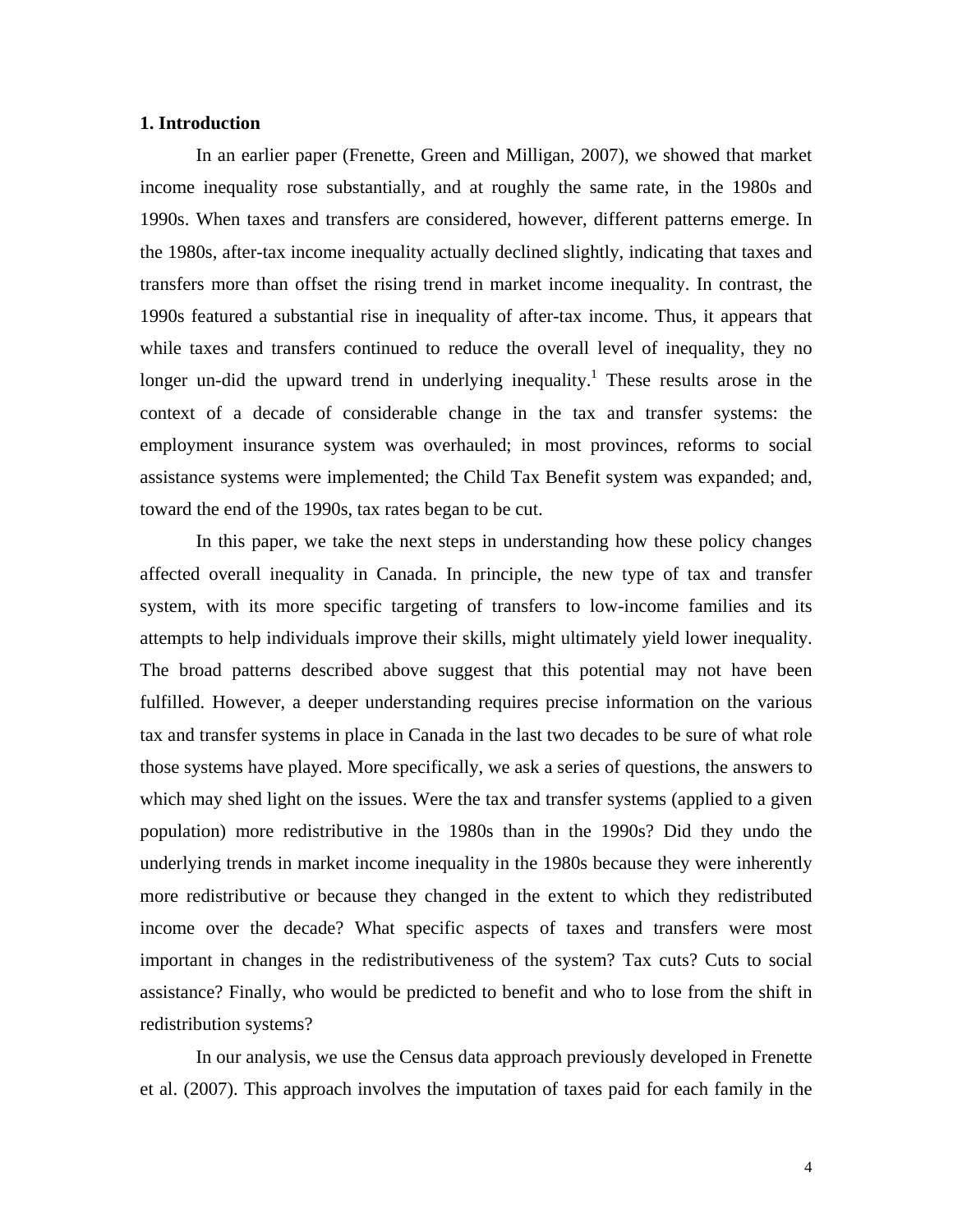Census using reduced form regressions fitted to administrative tax data with regressors that are found in both the tax and Census data. We also fit similar functions to Census data with the dependent variables being various types of reported transfer income. We then use these functions to calculate counter-factual after-tax income distributions where we take a particular population (for example, all families in the 1990 Census) and recalculate their after-tax incomes under various combinations of actual tax and transfer systems. We then run regressions of calculated changes in taxes and transfers as we move across systems on variables such as family status, age, etc. to see who would be most affected by the changes. Note that our analysis takes market income as exogenous—we do not attempt to model behavioural responses. Thus, we are looking for smoking guns in the sense of likely candidates for the sources of changes in after-tax income inequality—rather than final answers. In future work, we hope to build on the information gathered here by explicitly modeling behavioural responses. This means we do not interpret the counter-factual after-tax income distribution obtained by applying our estimated 2000 tax parameters to the 1990 market income distribution as representing what the 1990 distribution would have looked like had the 2000 tax system been in place in 1990. Rather, we interpret our approach as a way to summarize the sets of policies, where we summarize them by showing their effects on a given population. We believe this is more informative than presenting average tax or benefit rates directly since it incorporates interactions among the various taxes and transfers at the points in the income distribution where they actually have their effects.

 The answers from our counter-factual exercises are interesting. We find that the level of income redistribution was highest in 1995 (among the years we investigate: 1980, 1985, 1990, 1995, and 2000). We also show that this was largely driven by changes at the provincial level, where both transfers under social assistance and surtaxes on top-earning families increased over the 1980s (and had not yet been substantially reduced). Large increases in redistribution in both the tax and the transfer systems contributed to maintaining after-tax income inequality at a relatively constant level in the 1980s in the face of rising market income inequality. In contrast, the 1990s saw first a slow-down, and then a reversal in the trend toward increasing redistribution. After 1995, tax and transfer systems became less redistributive, though they were more redistributive in 2000 than in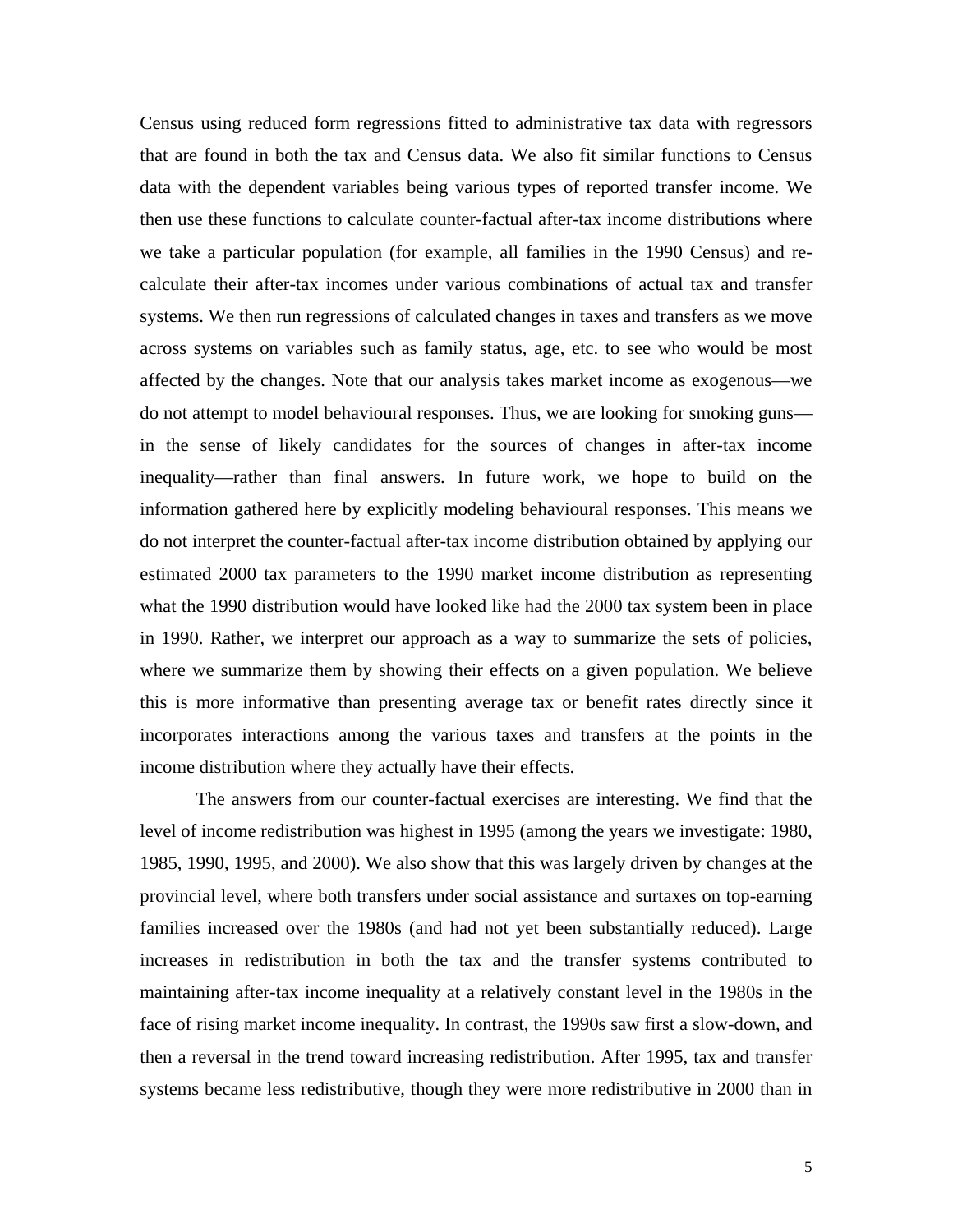the 1980s. The one main exception to this was social assistance, which was far less redistributive in 2000 than in the 1980s (as measured by the log of the ratio of the  $95<sup>th</sup>$  to the  $5<sup>th</sup>$  percentile of the income distribution).

 The paper proceeds in six sections, including the introduction. In the next section, we describe the Census data and our tax and transfer imputation functions. In the third section, we set out basic inequality patterns and present counterfactual distributions showing the differential roles of taxes and transfers. In the fourth section, we continue this investigation, examining the impacts of sub-components of taxes and transfers. In the fifth section, we consider who has benefited and who has lost under the tax and transfer system changes across the 1980s and 1990s decades, considering impacts by income group and other characteristics. In section six, we provide some discussion on patterns between 2000 and 2005, though data differences prevent us from providing a complete analysis of this period. Section seven contains conclusions.

# **2. Data**

Our analysis is centered on the Canadian Census, using the years 1980 to 2000, and to a much lesser extent, 2005 (because of data comparability issues). We use the micro-data version of the file, in which 20% of Canadian households are interviewed. Frenette et al. (2006) argued that Census data likely provides the most reliable source for computing income inequality for Canada over an extended period of time, and Frenette et al.  $(2007)$  extended this argument to after-tax income inequality.<sup>2</sup> This reliability stems from response being mandatory by law in the Census and from the structure of the questionnaires, which was remarkably stable between 1980 and 2000 for the variables of interest in this study. The main drawback to the Census data is the lack of information on taxes paid. To solve this problem, Frenette et al. (2007) propose and implement a tax imputation procedure using administrative tax data. In that paper, the goal was to impute taxes in order to arrive at a measure of after-tax income. Here, we build on that procedure by imputing taxes and transfers from different years to a fixed set of families, allowing us to examine how changes to the tax and transfer system have influenced inequality.

The imputation procedure is reduced-form in nature. We build a rich regression model consisting of observable characteristics known to influence taxes and transfers and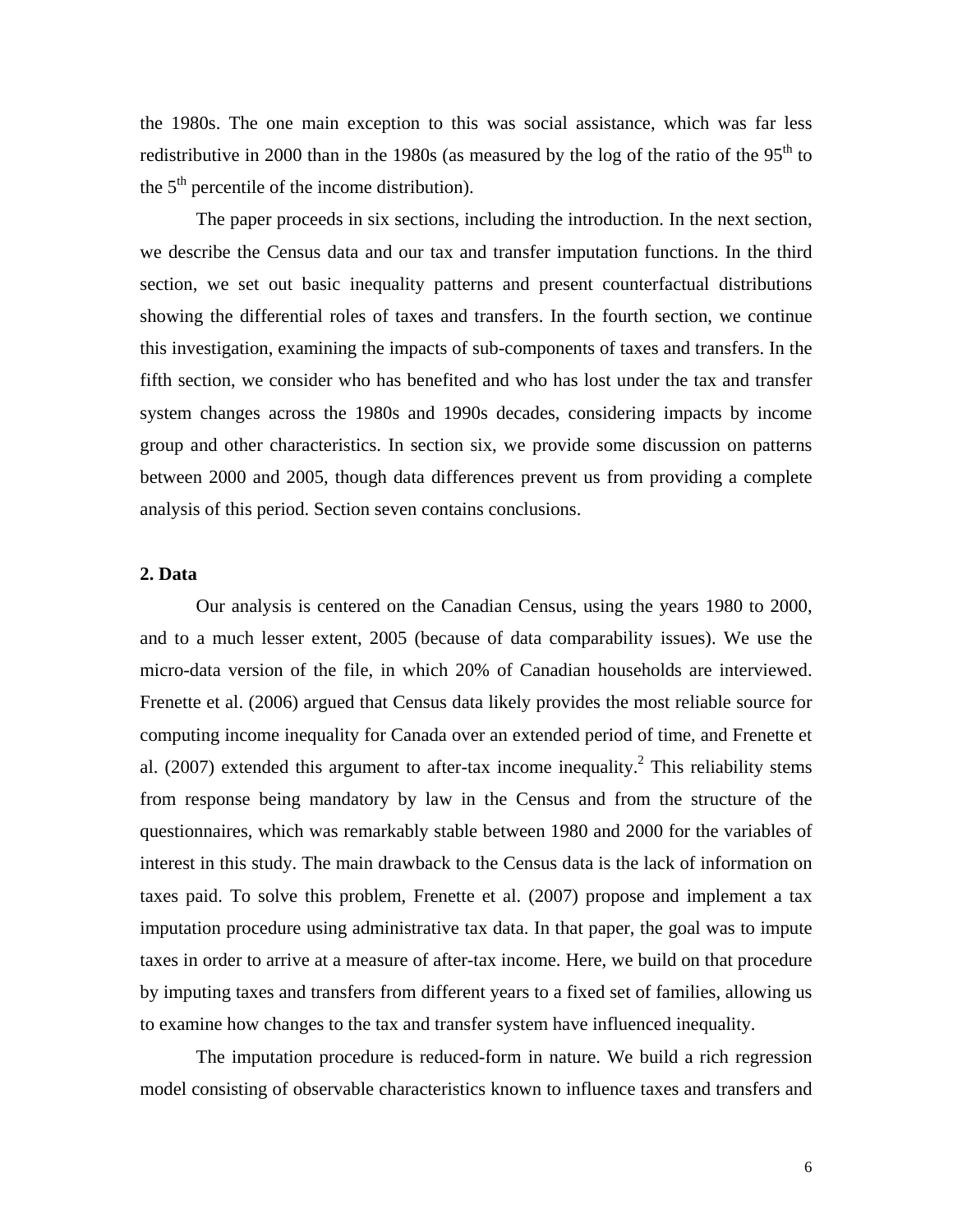that are available in the Census. We then regress taxes (or transfers) on these characteristics, and use the estimated coefficients to impute a value to each of our individual Census observations.

An alternative approach might use a tax and benefit calculator to impute taxes and transfers following the rules laid out in legislation. However, a calculator approach requires more information (for example: childcare expenses, pension contributions, charitable donations) and must make assumptions about what tax credits and transfers are claimed. In contrast, our imputation approach requires less information and takes account of any systematic errors made in tax filing. Frenette et al. (2007) provide a more extensive discussion of the imputation procedure, including evidence that the imputed distribution of after-tax income from the administrative data matches very closely what is observed in the actual administrative data.

An analysis of redistribution requires assumptions about the incidence of taxes and transfers. If a change in taxes leads to an adjustment of pre-tax incomes, then the individual will not bear the full incidence of the tax. Previous work (for example, Davies et al. 1984; Vermaeten at al. 1994; Lee 2007) shows results to be sensitive to assumptions about incidence. Without consensus on where tax shifting parameters should be set, we take the conservative approach of assuming no tax shifting in order to focus attention on changes in the legislated parameters of the tax and transfer system.

The details of the imputation differ substantially for taxes and transfers. For the tax imputation, we employ Statistics Canada's T1 Family File (T1FF), which is based on administrative tax filing records grouped into family units. Taxes paid (separately at the federal level and for each of the ten provinces) are regressed on a flexible function of observable characteristics, following exactly the regression models outlined in Frenette et al. (2007). This gives us a regression model of the tax system for each year, including both provincial and federal income taxes. We do not model payroll taxes.<sup>3</sup> Given a set of families with the requisite observable characteristics, we can therefore impute income taxes paid for any year in the T1FF to the set of families.

For the transfers, we perform the imputation from a regression model using Census data. The Census data contains far more useful determinants of transfer receipt than the tax data. The transfers we consider are social assistance  $(SA)^4$ , unemployment /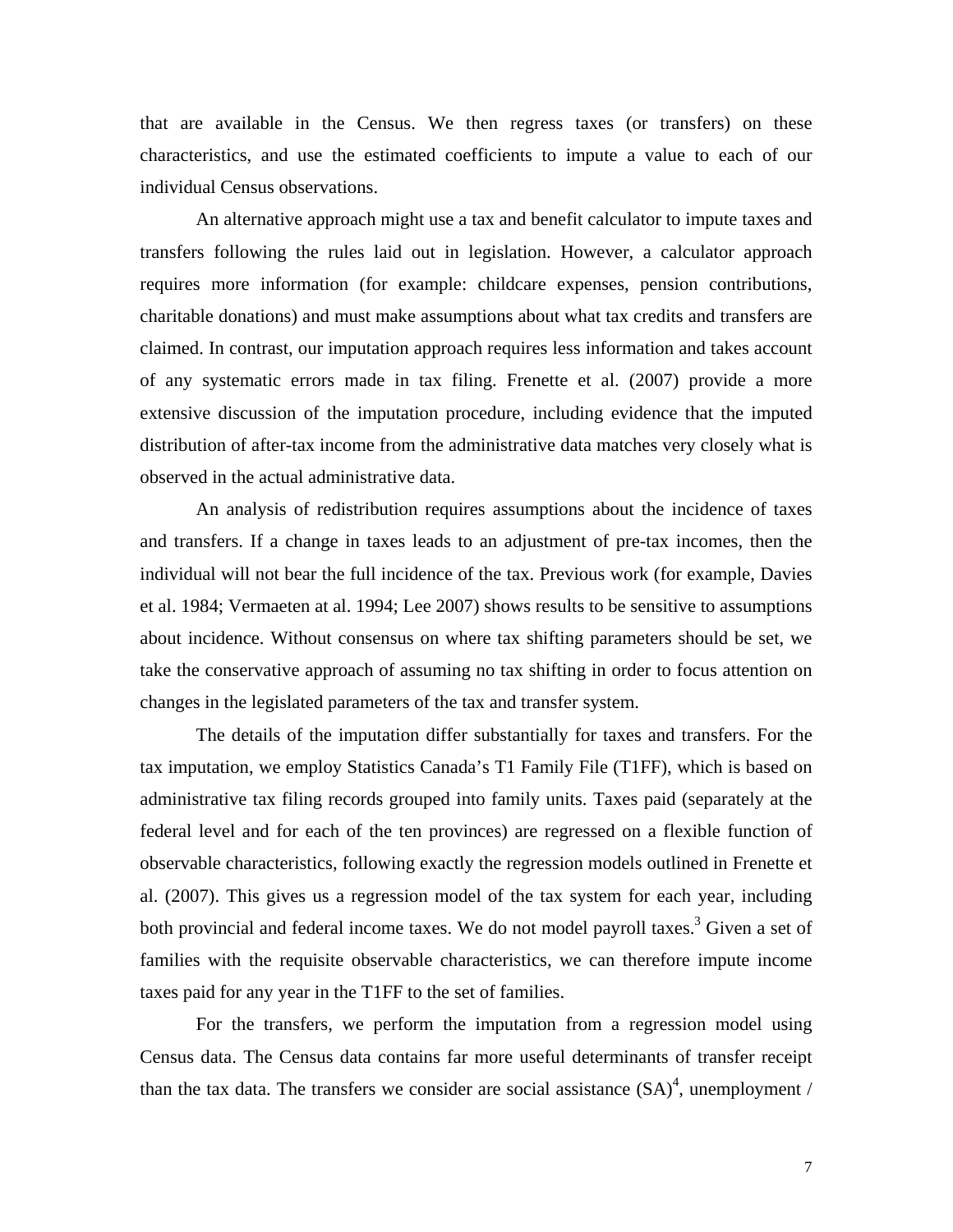employment insurance benefits (UI/EI), and child benefits. Seniors' benefits are excluded from the analysis since we view retirement and pensions as separate issues outside the scope of this paper—all the results presented here use a sample excluding all families with an individual aged 65 and older. Each of the three transfers is modeled separately, using a very detailed set of individual characteristics including wages, weeks worked, hours worked, age, sex, province, and the local unemployment rate. In all cases, we find that modeling transfers in two stages works best in terms of predictive power. In the first stage, we model and predict the receipt of the transfer using a probit specification. In the second stage, we apply OLS to model and predict the amount of transfer income received among recipients only. As with the tax models, the code used to generate the transfer coefficients is available upon request.

It is important to state the limitations of our approach. We do not deal with the complete set of taxes, government spending received in kind, and transfers that together represent the complete fiscal system. Also, to the extent that our regression models are not sufficiently rich, this does remove some within-group variation in taxes (or transfers) and introduce individual level measurement error. However, we show in Frenette et al. (2007) that our tax imputation models do a very good job of re-generating the distribution of after-tax income when applied to the tax data for any year. The reason we do not base our analysis on tax data alone is that its coverage is incomplete before 1992, when the introduction of the GST credit insured almost universal tax filing. The pre-1992 period is not a problem for our tax imputation because, as we show in Frenette et al (2007), our regression correctly predicts zero taxes paid for most non-filers.

 In Table 1, we show that our prediction approach also works for transfer income. We show percentiles and related inequality indices of total income (pre-tax) based on the actual distribution taken from the Census data. We also show percentiles and indices when we replace actual with predicted EI benefits, child transfers and SA benefits, individually (in columns 3-5) and then altogether (column 6). The table shows that the distribution of income is hardly disrupted as we predict different components of transfer income using our methodology. More importantly, the log ratios are very similar throughout, with the possible exception of the log (P90/P10) ratio once social assistance is predicted (a small change is noted). However, our focus in this paper will be on the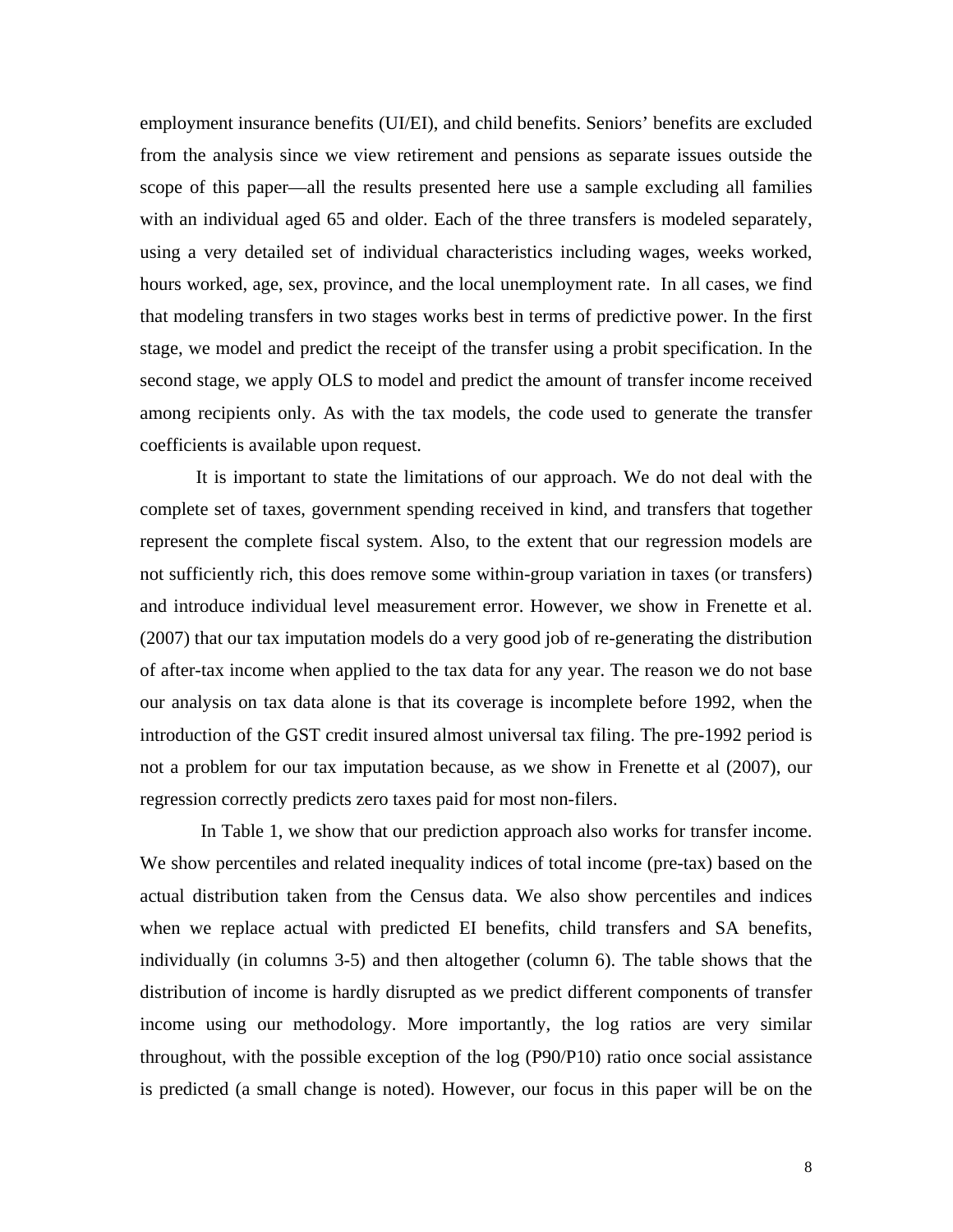tails of the distribution, captured by the log (P95/P5) ratio. Thus, while our models (or perhaps any model) cannot be expected to predict taxes or transfers precisely for particular individuals, they do an excellent job of predicting most of the income distribution with a high level of precision. This serves our purposes well in this paper, as we seek to understand how tax and transfer systems have disrupted the distribution of income, as opposed to how specific individuals fared.

|                 | Actual income | Income when employment<br>insurance is predicted | Income when child<br>related transfers are<br>predicted | Income when social<br>assistance, worker's<br>compensation and<br>other transfers are<br>predicted | Income when all transfers<br>are predicted |
|-----------------|---------------|--------------------------------------------------|---------------------------------------------------------|----------------------------------------------------------------------------------------------------|--------------------------------------------|
| P <sub>1</sub>  | 716           | 688                                              | 688                                                     | 506                                                                                                | 0                                          |
| P <sub>5</sub>  | 5,815         | 5,757                                            | 5,710                                                   | 5,766                                                                                              | 5,813                                      |
| P <sub>10</sub> | 9,582         | 9,669                                            | 9,462                                                   | 8,668                                                                                              | 8,804                                      |
| P <sub>25</sub> | 18,896        | 18,862                                           | 18,803                                                  | 18,905                                                                                             | 18,764                                     |
| P <sub>50</sub> | 30,613        | 30,607                                           | 30,679                                                  | 30,643                                                                                             | 30,711                                     |
| P75             | 44,730        | 44,730                                           | 44,730                                                  | 44,730                                                                                             | 44,774                                     |
| P90             | 61.385        | 61.431                                           | 61,395                                                  | 61,434                                                                                             | 61,480                                     |
| P95             | 74,834        | 74,837                                           | 74,818                                                  | 74,837                                                                                             | 74,903                                     |
| P99             | 119,622       | 119,720                                          | 119,585                                                 | 119,680                                                                                            | 119,761                                    |
| Log (P95/P5)    | 2.555         | 2.565                                            | 2.573                                                   | 2.563                                                                                              | 2.556                                      |
| Log (P90/P10)   | 1.857         | 1.849                                            | 1.870                                                   | 1.958                                                                                              | 1.943                                      |
| Log (P75/P25)   | 0.862         | 0.864                                            | 0.867                                                   | 0.861                                                                                              | 0.870                                      |

Table 1: Percentiles and inequality indices based on actual and predicted equivalent income, Census 1990

Source: Statistics Canada, Census of Population. Notes: All income figures are in 2000 constant dollars. Similar accuracy was achieved with other years.

In Table 1, as well as in the remainder of the paper, we present our results in terms of family incomes. These are constructed by adding market income and imputed taxes and transfers for each individual and then combining these for family members to obtain a measure of after-tax family income.<sup>5,6</sup> We set predicted taxes for individuals under age 15 (the lower age limit of our tax estimation sample) to zero. Once we have created family incomes, we adjust for family size to create comparability across families to account for needs and economies of scale. We use a standard adjustment to do so dividing income by the square root of the size of the family to generate 'equivalent incomes'. In addition, we count individuals in the analysis. In other words, a family of four will be given twice the weight as a family of two (since twice as many people are involved in the former). Finally, we convert all incomes to 2000 dollars using the national Consumer Price Index (CPI).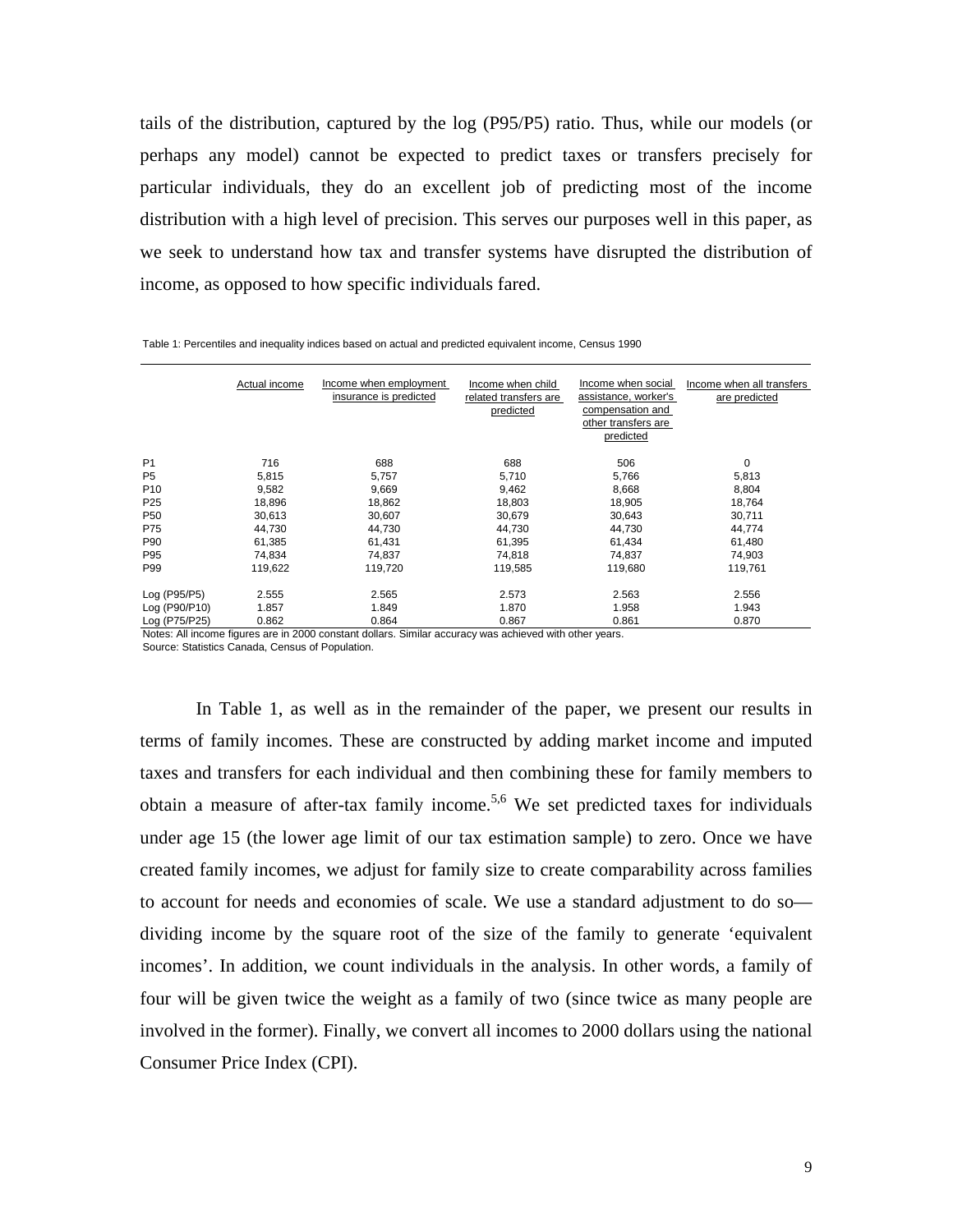## **3. Basic Patterns and Decompositions**

We begin our investigation with plots of key log percentile ratios of the market and after-tax income distribution for each Census year in Figure 1. The log percentile ratios provide simple measures of inequality that help emphasize movements in the tails of the distributions, which is where we argued the most important action is located (Frenette et al., 2007). Since other inequality measures, such as the Gini coefficient, show similar overall patterns, we have chosen to present all of our results only in terms of the percentile ratios to simplify the exposition. For the log percentile ratios, an increase of 0.1 log points implies approximately a ten percent increase in the ratio; a movement from a log ratio of 3.0 to 3.5 implies that the ratio of percentiles increases by more than 50 percent. For this reason, what might appear to be subtle movements in the log ratio represent large relative movements in income inequality.



Source: Statistics Canada, Census of Population.

A key conclusion from Figure 1 is that market income inequality growth was roughly similar in the 1980s and the 1990s. The log (P90/P10) ratio grew by 12.8% between 1980 and 1990 and by a further 11.4% between 1990 and 2000. In addition, the figure shows strong increases in inequality in the recessionary first half of each decade (particularly between 1990 and 1995), a movement that Frenette et al. (2007) show is driven mainly by movements in the lower half of the distribution. This fits with loss of income for lower paid workers who bear the brunt of layoffs in recessionary times.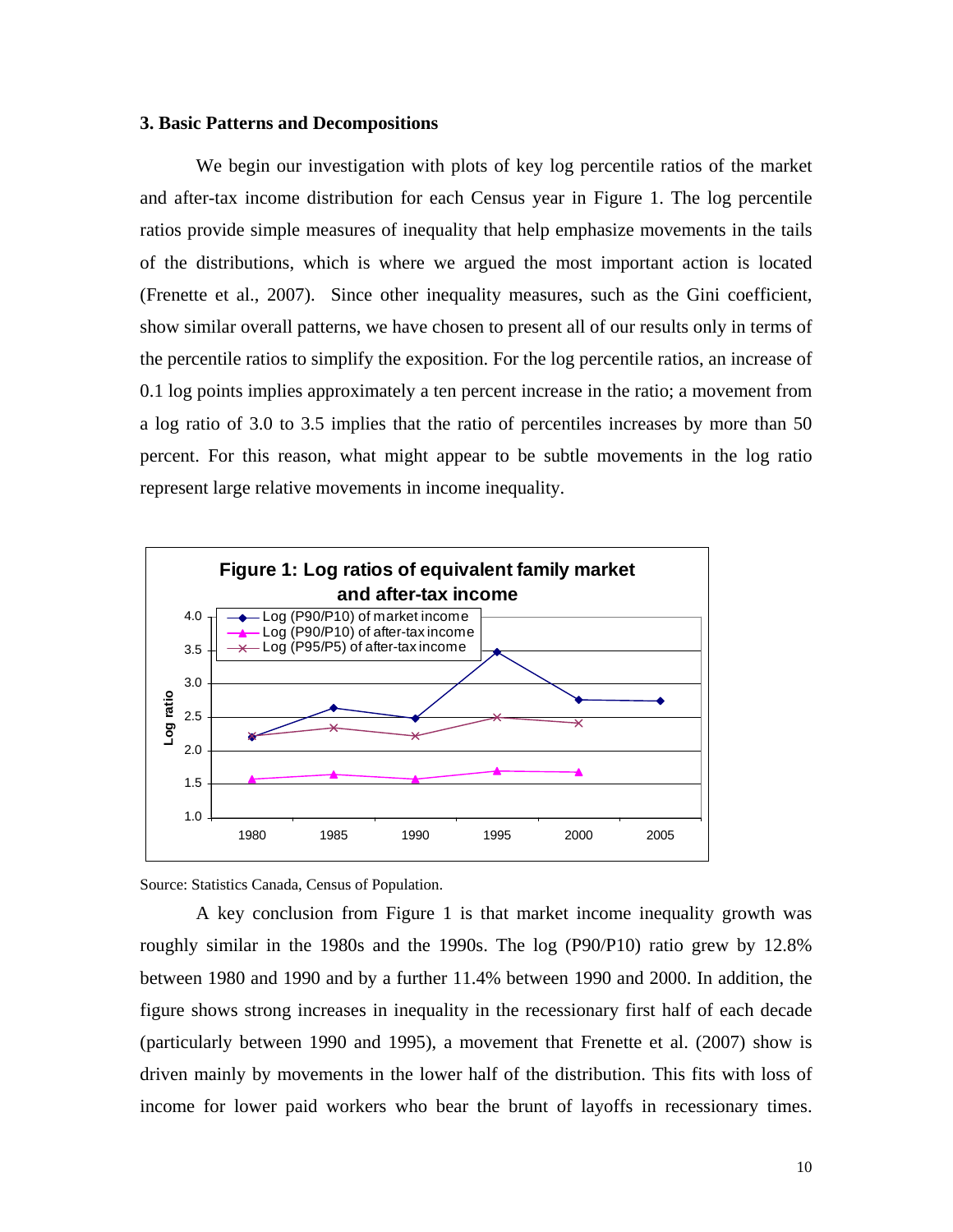Movements in the lower half of the distribution also drive the declines in market income inequality that occurred in the second (boom) half of each decade. However, in each case, the recoveries in the booms were not enough to offset the steep increases in inequality that arose during the recessions and market income was much more unequally distributed by 2000 than it was in 1980.

The log (P90/P10) line for after-tax income in Figure 1 is much lower than that for market income (reflecting the equalizing tendency of the tax and transfer system) but it also follows a different pattern over time. The same pattern is observed for the log (P95/P5) line, and we turn to it for the remainder of the study in order to better focus on the tails of the distribution.<sup>7</sup> While inequality in market income rose in the 1980s, inequality in after-tax income as measured by these percentile ratios was essentially constant between 1980 and 1990 but then grew by 9.3% between 1990 and 2000. The implication is that the tax and transfer system fully undid the growth in market income inequality in the 1980s but was not nearly as successful in countering the inequality growth in the 1990s. The goal of this paper is to understand this change in the performance of the redistributive system.<sup>8</sup> Finally, the period between 2000 and 2005 is characterized by a flat trend in market income inequality. Because of data comparability issues regarding transfer income, we will not include this period in most of our investigations, but will return for a brief discussion of it in section six.

As a first step in that investigation, in Figure 2 we plot the log (P95/P5) ratios associated with a series of counterfactual after-tax income distributions. In particular, we apply the tax and transfer systems from each of our sample years to a common population: families from the 1990 Census. Thus, in each case, we form estimated values for transfers and taxes for each family in the 1990 Census using the parameters from our estimated reduced form tax and transfer regressions and the relevant characteristics (various types of market income, marital status, number of children, etc.) recorded for the family in the Census. We adjust all values for inflation. By using the estimated parameters from each of the different years (1980, 1985, 1990, 1995 and 2000) we obtain an estimate of the impact of that year's tax and transfer income on the families' after-tax incomes. To re-iterate our statement from the introduction, we recognize that this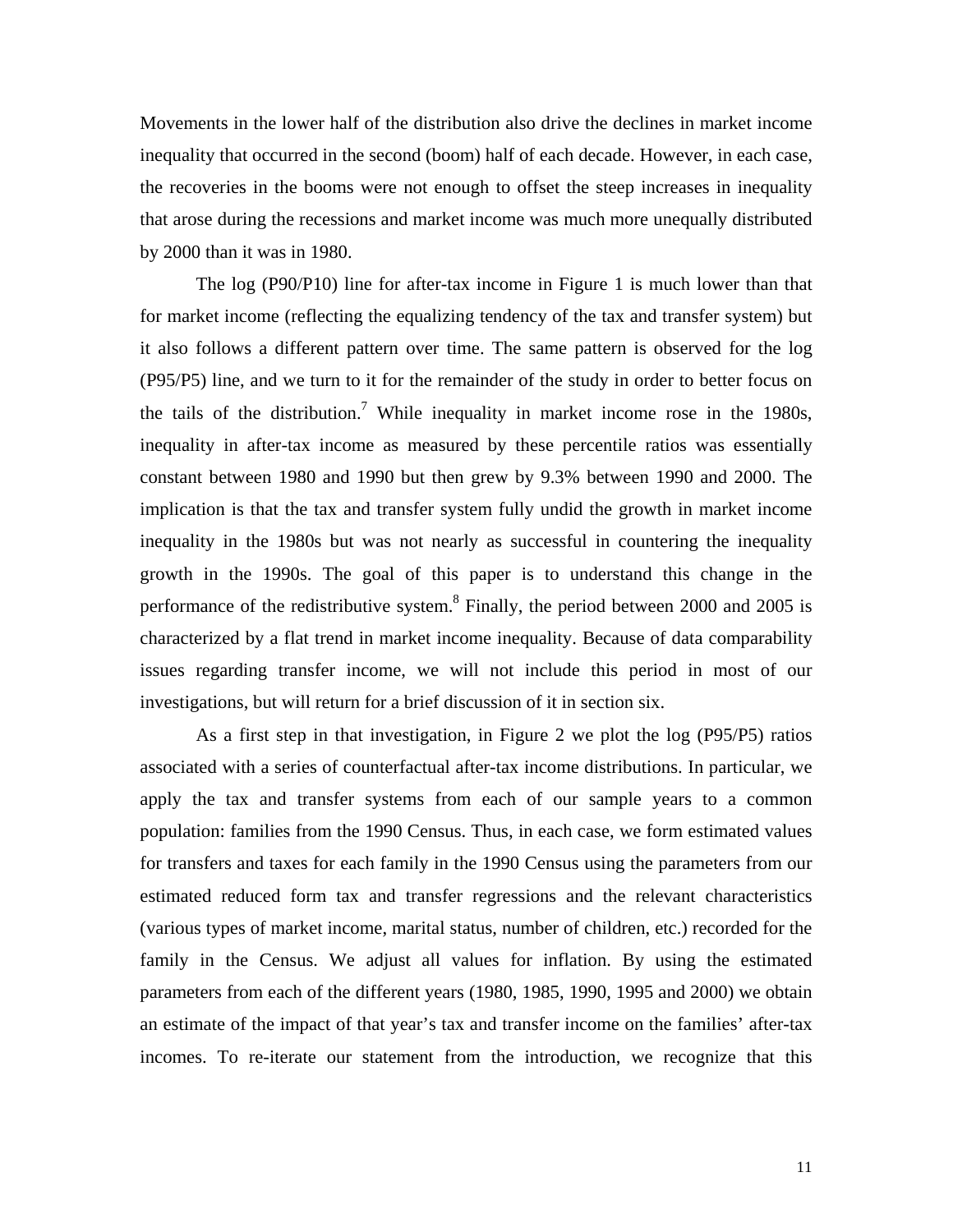exercise misses any behavioural responses to the different systems but we still believe it will be useful in helping us to understand the differences in the various systems.<sup>9</sup>

We do not include standard errors in Figure 2 or the remaining figures and tables because they do not add anything to the exposition. Our exercise consists of applying reduced form tax and transfer coefficients to a specific group of individuals. Because we are using those individuals as a means of aggregating the tax and transfer impacts, they do not constitute a source of statistical variation in our calculations (to see this, note that we could, alternatively, have generated a set of fictive individuals to use in our aggregation exercise). The tax coefficients are obtained using the whole population of tax filers and, so, can be viewed as population parameters. Thus, the only source of variation that would imply a need for creating standard errors for the bars in figure 2 is from the estimated transfer coefficients. However, these are calculated from such large samples that inference is effectively not an issue. $10$ 



Source: Statistics Canada, Census of Population.

The plot in Figure 2 tells an interesting story: the tax and transfer systems in 1990 and after were considerably more redistributive than those in the  $1980s$ .<sup>11</sup> Between 1985 and 1990, the tax and transfer system became much more redistributive. This trend continued to some extent in the early 1990s and then reversed itself in the late 1990s. But even with this reversal, the tax and transfer system in 2000 was much more redistributive than those in place in 1980 and 1985. The most redistributive system among those we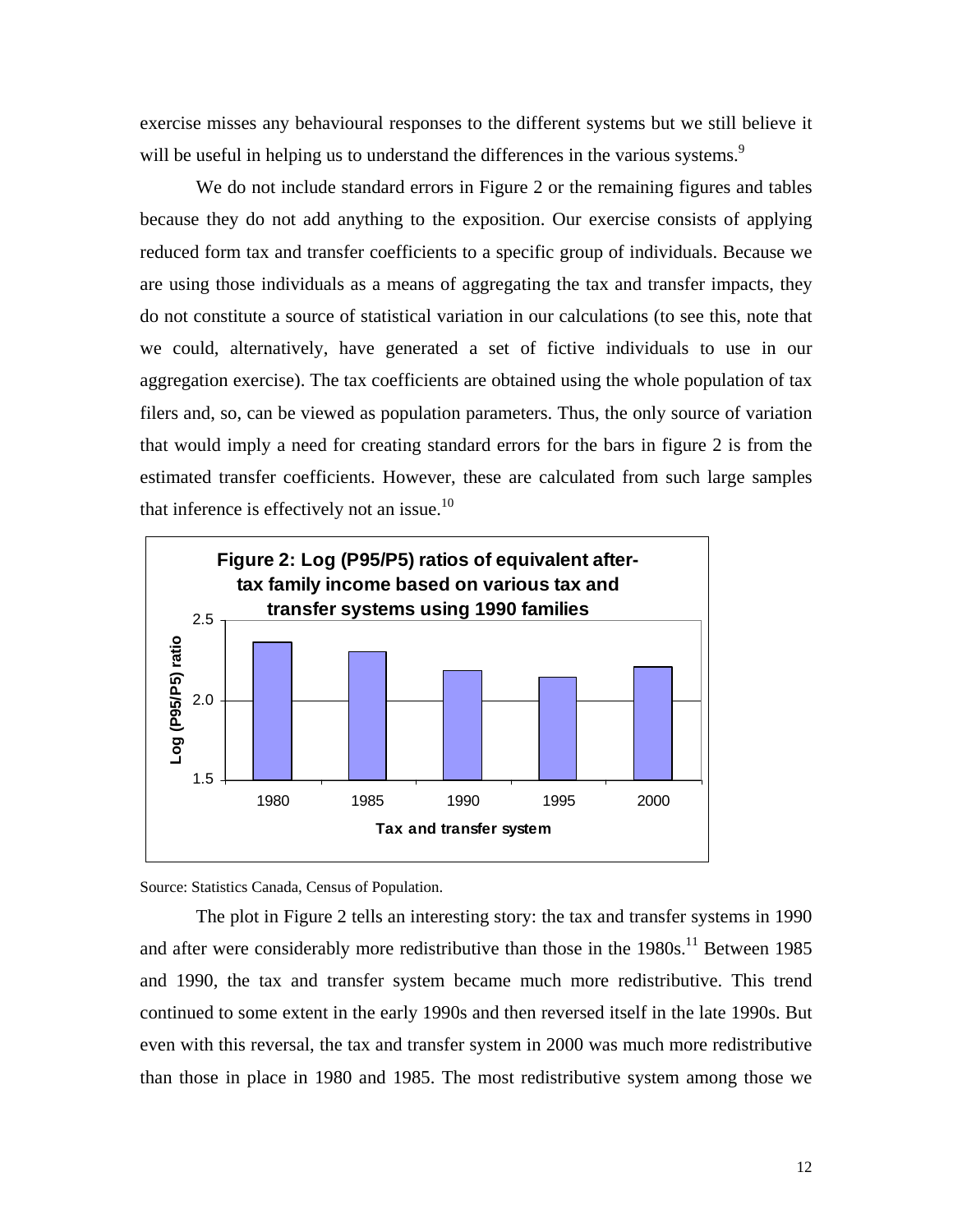examine was the one in place in 1995. We have also analyzed the log (P75/P25) ratio, and confirmed that these trends hold up closer to the middle of the distribution.



Source: Statistics Canada, Census of Population.

Figure 3 contains plots of the log (P95/P5) ratio using the 1995 tax and transfer system in combination with three of our Census samples in turn. This shows the pattern of inequality in after-tax income that would have arisen if the most redistributive system had been in place throughout our period of investigation (and if there had been no behavioural responses). The figure makes clear that even if this system had been applied consistently throughout the 1980s and 1990s, it would not have undone the rise in market income inequality and changing demographics. Together, the evidence to this point implies that the undoing of the rise in market income inequality in the 1980s arose not from a particularly redistributive tax and transfer system in place throughout that decade but because taxes and transfers were changed in a way that offset the rising inequality.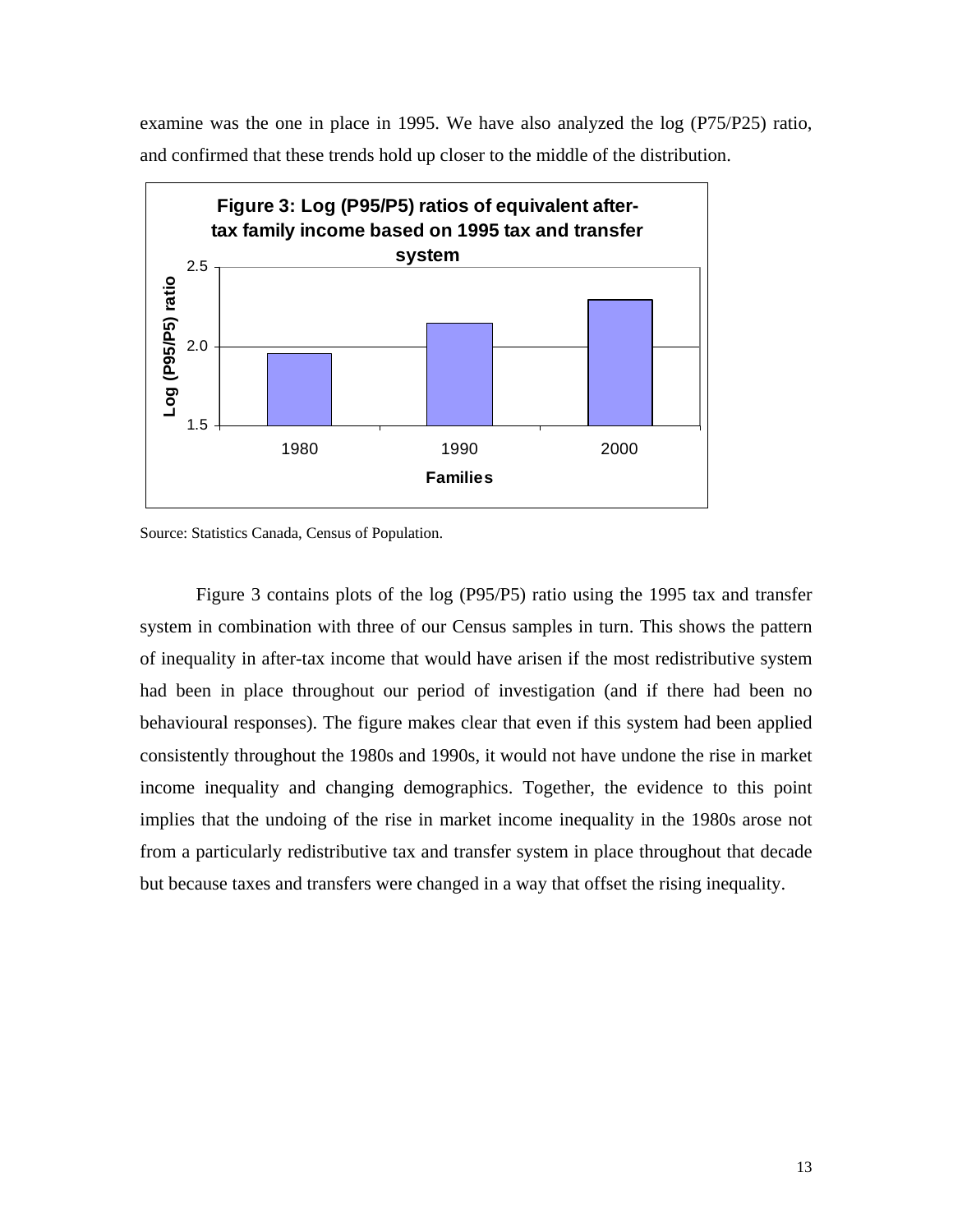

Source: Statistics Canada, Census of Population.

We now combine the analysis in Figures 2 and 3 by showing how the systems in place in the five years would have affected inequality for families in 1980, 1990, and 2000. The results are plotted in Figure 4. We know from Figure 1 that market income inequality increased considerably over this period and it is possible that different tax and transfer systems have different impacts on inequality in more versus less unequal societies. This is also what Lambert and Pfähler (1992) find. All of the bars for the year 2000 families are higher, reflecting the higher degree of underlying inequality. They also portray a more discontinuous pattern of change over time with the increase in the extent of redistribution between the 1985 and 1990 systems being particularly large. Indeed, working with this population, the 1980s is represented as a period of rapid increase in the extent of redistribution in the tax and transfer system while the 1990s show little change in comparison. Given the greater inequality in market income in 2000 compared to 1980, the implication is that the changes in the tax and transfer system in the late 1980s had particularly large effects on families in the tails of the market income distribution. Further analysis on transfer changes (not shown here) suggest that the late 1980s changes appear to have been particularly beneficial to low earners, who are more heavily represented in the 2000 population.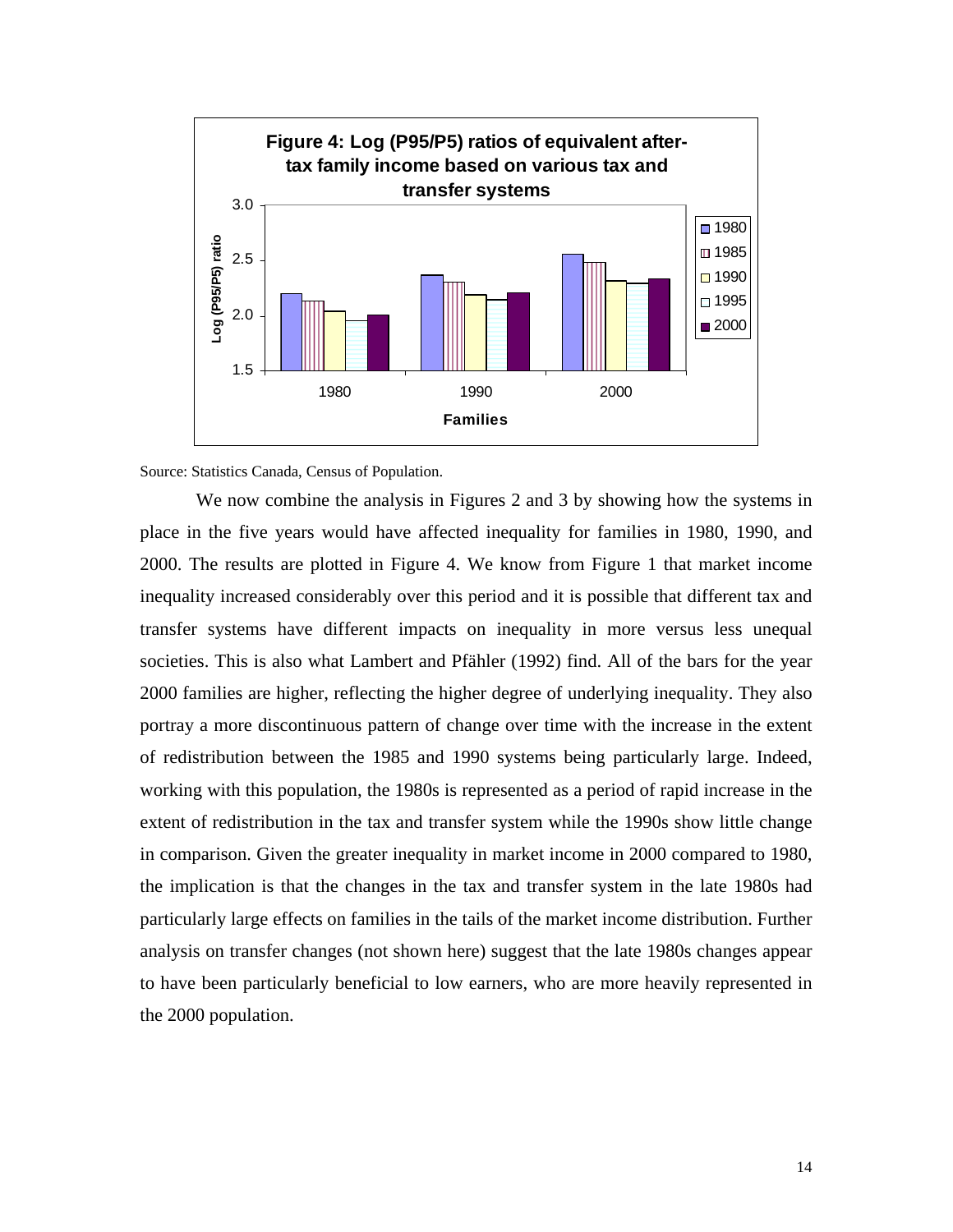|                       |       | Percentile of equivalent after-tax family income |        |        |        |        |        |
|-----------------------|-------|--------------------------------------------------|--------|--------|--------|--------|--------|
| System                | 5     | 10                                               | 25     | 50     | 75     | 90     | 95     |
|                       |       |                                                  |        |        |        |        |        |
| 1980 tax and transfer | 5,694 | 8,631                                            | 17,078 | 26,536 | 37,679 | 50,412 | 60,475 |
| 1985 tax and transfer | 5,968 | 9,025                                            | 17,236 | 26,440 | 37,271 | 49,823 | 59,632 |
| 1990 tax and transfer | 6,425 | 9,534                                            | 17,157 | 25,867 | 36,135 | 47,777 | 57,253 |
| 1995 tax and transfer | 6,639 | 10,378                                           | 17,859 | 26,005 | 35,800 | 47,406 | 56,631 |
| 2000 tax and transfer | 6,245 | 10,236                                           | 17,846 | 25,935 | 35,952 | 47,680 | 56,783 |
|                       |       |                                                  |        |        |        |        |        |
| 1980 transfer         | 5,826 | 8,539                                            | 16,507 | 25,456 | 35,998 | 47,740 | 56,833 |
| 1985 transfer         | 6,073 | 8,976                                            | 16,812 | 25,595 | 35,943 | 47,741 | 56,827 |
| 1990 transfer         | 6,425 | 9,534                                            | 17,157 | 25,867 | 36,135 | 47,777 | 57,253 |
| 1995 transfer         | 6,307 | 10,236                                           | 17,891 | 26,223 | 36,209 | 47,835 | 56,997 |
| 2000 transfer         | 5,960 | 10,027                                           | 17,686 | 25,819 | 35,913 | 47,456 | 56,407 |
|                       |       |                                                  |        |        |        |        |        |
| 1980 tax              | 6,308 | 9,654                                            | 17,736 | 26,933 | 37,832 | 50,421 | 60,986 |
| 1985 tax              | 6,300 | 9,616                                            | 17,599 | 26,699 | 37,450 | 49,813 | 60,022 |
| 1990 tax              | 6,425 | 9,534                                            | 17,157 | 25,867 | 36,135 | 47,777 | 57,253 |
| 1995 tax              | 6,673 | 9,683                                            | 17,121 | 25,611 | 35,717 | 47,365 | 56,787 |
| 2000 tax              | 6,639 | 9,756                                            | 17,314 | 25,900 | 36,197 | 48,056 | 57,535 |

Table 2: Equivalent after-tax family income distributions based on various tax and transfer systems using 1990 families

Note: All figures are in 2000 constant dollars.

Source: Statistics Canada, Census of Population.

We close the initial analysis with a more detailed set of results for the 1990 families under the different tax and transfer systems. Table 2 presents these results for different income percentiles and separately for the tax and transfer systems. Inspecting this table provides insight into the nature of the shifts in the entire distribution that underlie the inequality movements we have been describing. The top panel of the table shows the tax and transfer systems together. The  $5<sup>th</sup>$  percentile of the counterfactual distribution increases by approximately 13% by moving from the 1980 to the 1990 system, rises slightly more between the 1990 and 1995 systems, and then declines by 6% when we move from the 1995 to the 2000 system. In comparison, the  $95<sup>th</sup>$  percentile declines by 5% between 1980 and 1990 systems, declines slightly more between the 1990 and 1995 systems then grows by about 0.3% when we move from the 1995 to the 2000 systems. Thus, moving across the various tax and transfer systems creates mirror image movements in the tails of the distribution but with the movements in the lower tail being larger in percentage terms. Examining the other percentiles, the shift from the 1990 to the 1995 system appears to be particularly beneficial to families whose incomes place them in the  $10^{th}$  to  $25^{th}$  percentile range. Meanwhile, all the percentiles above the  $50^{th}$  show the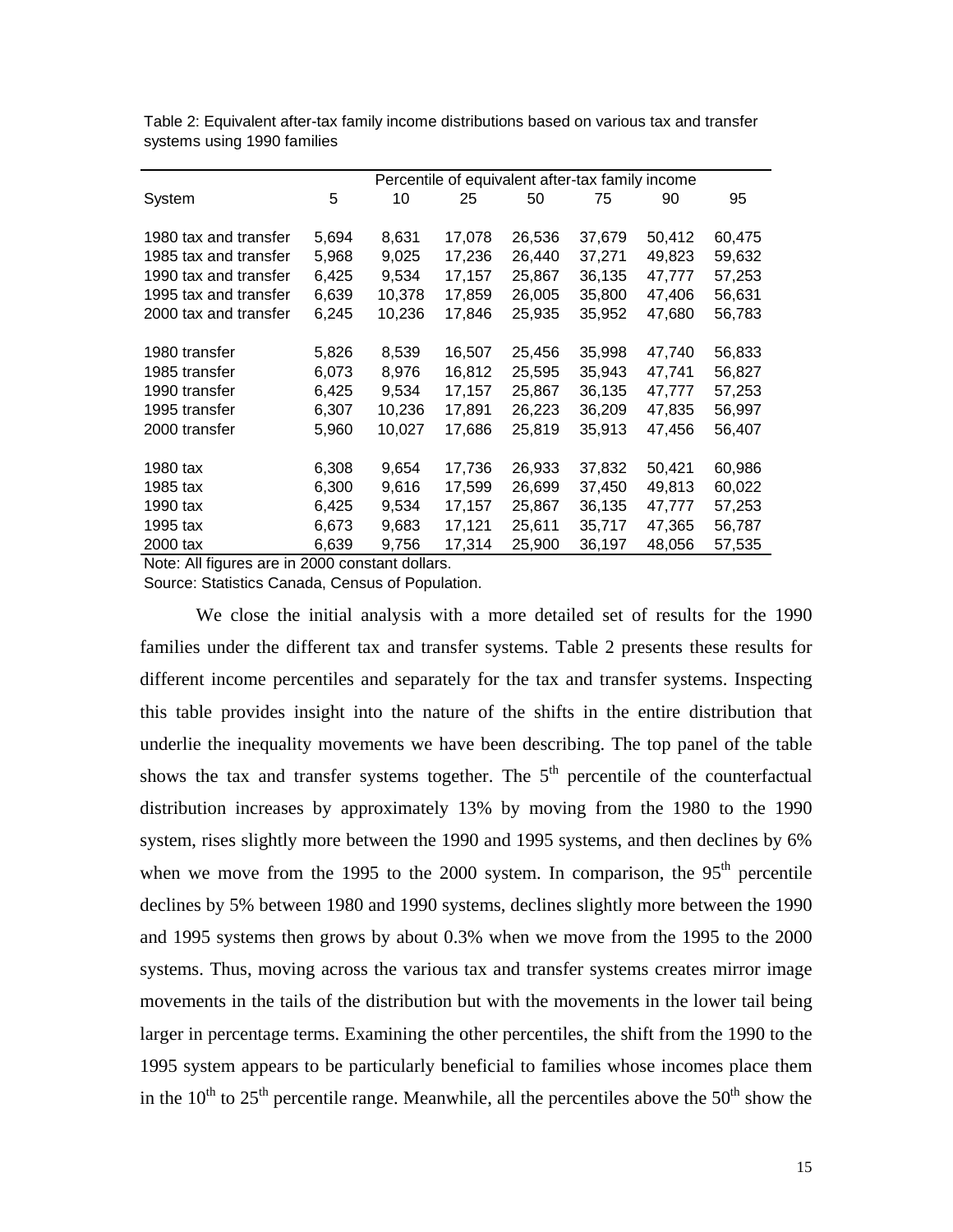same pattern as the  $95<sup>th</sup>$ , with declining real levels as we move from 1980 through to the 1995 system and then slight rebounds with the use of the 2000 system. The overall conclusion is that the upper and lower halves of the after-tax income distribution move in mirror image as we progress across the various tax and transfer systems with the impacts on the lower tails being more important.

The rest of Table 2 breaks down this analysis into the impact of the transfer system and then the tax system. For transfers, the  $5<sup>th</sup>$  percentile results indicate that the 1990 system was actually the most generous for the lower tail of the distribution, with the  $5<sup>th</sup>$  percentiles of the counterfactual distributions increasing in value as we move from the 1980 to the 1990 systems but declining for subsequent systems. Interestingly, while the  $5<sup>th</sup>$  percentile declines between the 1990 and 1995 systems, the 10<sup>th</sup> and 25<sup>th</sup> percentiles increase substantially as we move between these systems, again implying that retrenchment affecting the lowest income earners started before 1995. The upper half of the distribution exhibits a pattern of first rising then declining incomes as we move sequentially across transfer systems but the income movements are quite small in proportional terms, as one might expect.

In the bottom portion of Table 2, we present percentiles from the exercise in which we only allow the tax system to vary. All the percentiles from the  $25<sup>th</sup>$  and above share a common pattern of declines as we move across subsequent tax systems up to 1995, followed by a small reversal as we move from the 1995 to the 2000 tax system. The largest decline occurs as a result of moving from the 1985 to the 1990 tax system. These movements in the upper part of the distribution are much larger than those witnessed as a consequence of changing the transfer system. Interestingly, the  $5<sup>th</sup>$ percentile moves in the opposite direction, showing improvements as we move from the 1980 through to the 1995 systems. The increases associated with moving from the 1980 to the 1990 systems are much smaller than those induced by moving between the transfer systems in these years.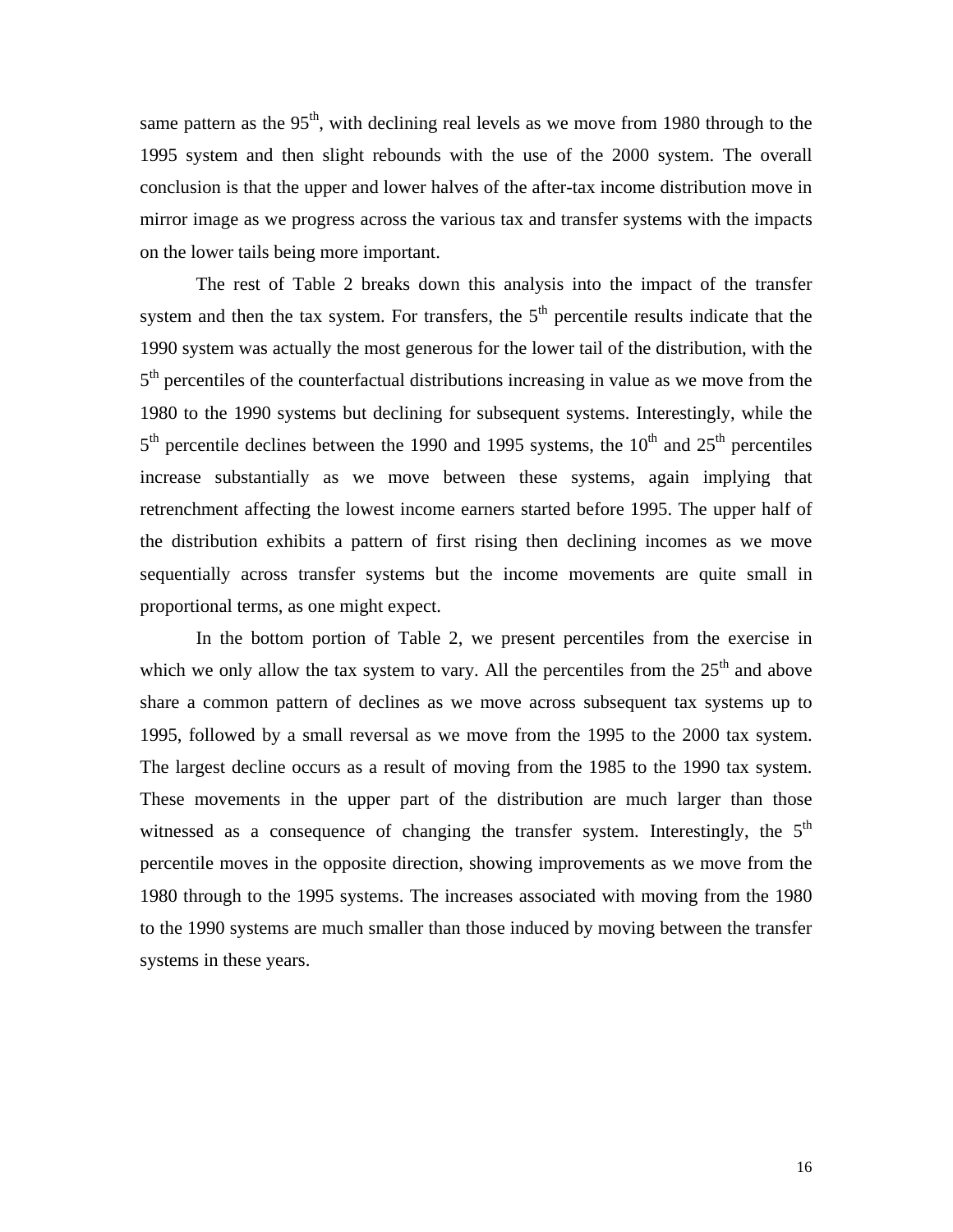

Source: Statistics Canada, Census of Population.

This breakdown into transfer and tax influences is shown graphically in Figure 5. We use the 1990 families and each of the five transfer and tax systems. The result in the middle set of bars (the transfer simulations) fits broadly with the pattern we obtain using the entire tax and transfer systems: an increase in the extent of redistribution between 1980 and 1995, with a reversal in the second half of the 1990s. The movements, though, seem more muted than when both systems are allowed to vary. The right set of bars isolates the effects of the tax system. The results indicate that changes in the tax system in the late 1980s moved the system sharply toward greater redistribution. This trend continued, to a slightly smaller degree, between 1990 and 1995 and was then reversed in the late 1990s. Thus, changes in both the tax and transfer systems were associated with an increase in redistributiveness in the 1980s and to a (mild) reversal of this in the late 1990s. Indeed, the measured roles of each system are nearly identical, with the move to the 1990 system from the 1980 system reducing the log (P95/P5) ratio by 0.07 log points when we change the transfer system and 0.08 points when we change the tax system. Similarly, shifting from the 1995 to the 2000 transfer system implies a 0.05 log point increase in our fitted ratio while the same shift for the tax system implies a 0.02 increase.

#### **4. The Effects of Main Subcomponents of the Tax and Transfer System**

To this point, we have presented our discussion in broad terms: discussing overall changes in the tax and transfer systems without trying to relate those changes to the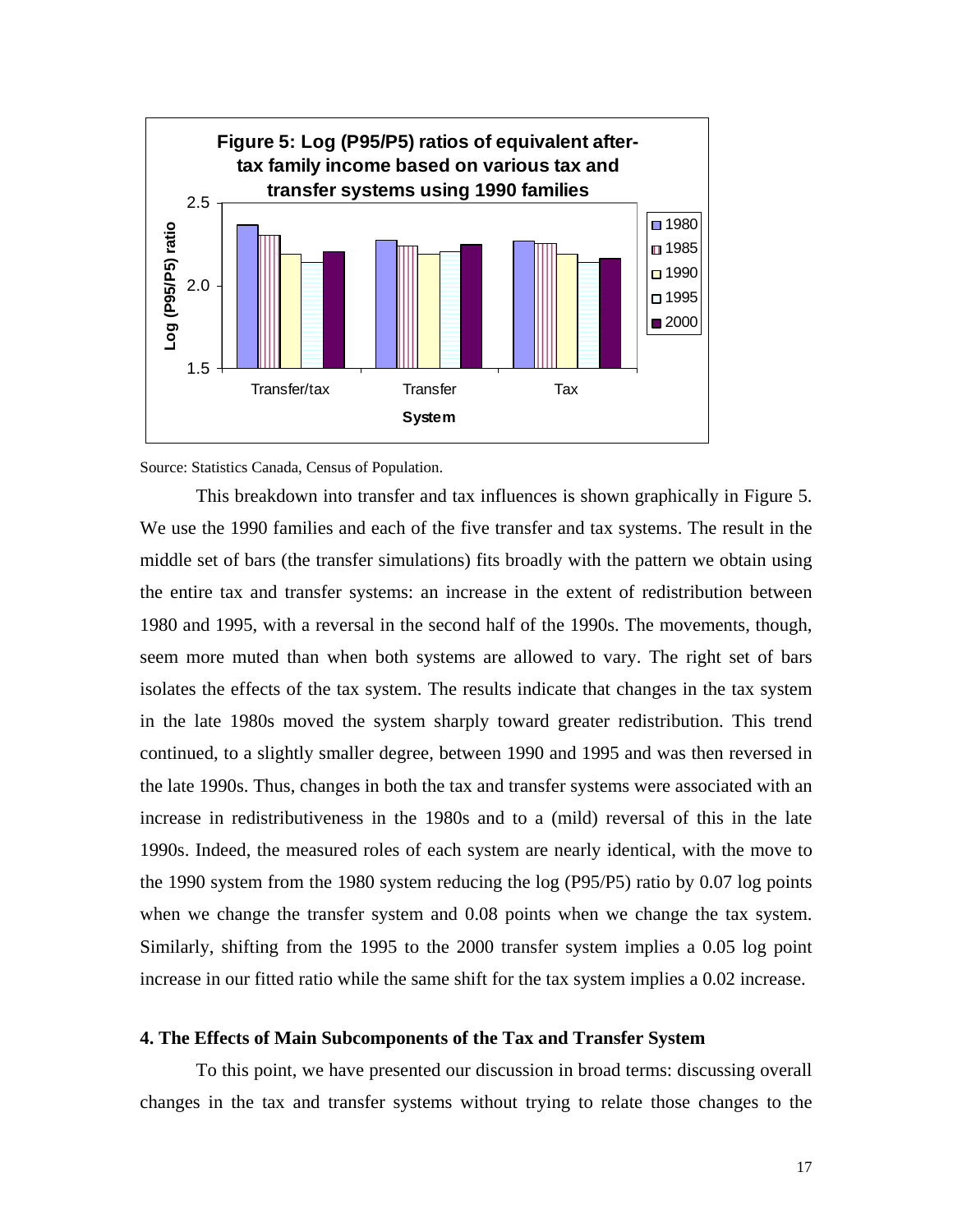systems. We turn now to investigating which specific tax and transfer changes may be driving the overall patterns.

## **4.1 Tax System Changes**

To investigate the contribution of the tax system to the observed trends in income inequality, we ran several simulations using the Canadian Tax and Credit Simulator, or CTaCS (Milligan, 2007).<sup>12</sup> We argued in Section 2 that the calculator approach has the disadvantage of assuming full compliance and requiring unavailable information on various credits and deductions taken by a family. However, for examining what would happen under counterfactual tax systems, the calculator approach is necessary since the imputation method can only account for the actual observed tax system. While the calculator approach may not be the best to estimate the level of taxes, it is useful for examining changes to taxes.

We begin by gathering income data from the 1990 Census. From the individuals file of the Census, we take percentiles of the distribution of the measure of taxable income described in section 2. For each percentile of the distribution, we create one fictive individual residing in each of the ten provinces and inflate the incomes using the CPI, giving values for each of the 21 years spanning 1980 to  $2000$ .<sup>13</sup> Since each year's tax system is constructed to apply to nominal incomes in the given year, using inflation adjusted incomes from a single base year implies that only real changes to the tax system—and not changes in the income distribution—will be reflected in the simulation output. Each simulated individual is then put through the tax calculator to find an aftertax income for each province and year.<sup>14</sup> The series is collapsed back to the national level using 1990 provincial population weights.

 The results appear in Figure 6. We graph five particular percentiles of the taxable income distribution: p20, p50, p90, p95, and p99. For each, we set the 1980 value equal to 100 and graphed the resulting index. To understand movements in an inequality measure such as the log (P95/P5) ratio, one would also want to understand the path for P5. However, we have omitted the line for P5 since its path is almost perfectly constant at 100—these individuals pay little tax in any year since their incomes are below the Basic Personal Exemption in most years. This implies that any contribution of the tax system to inequality measured by a log (P95/P5) ratio comes almost entirely through movements at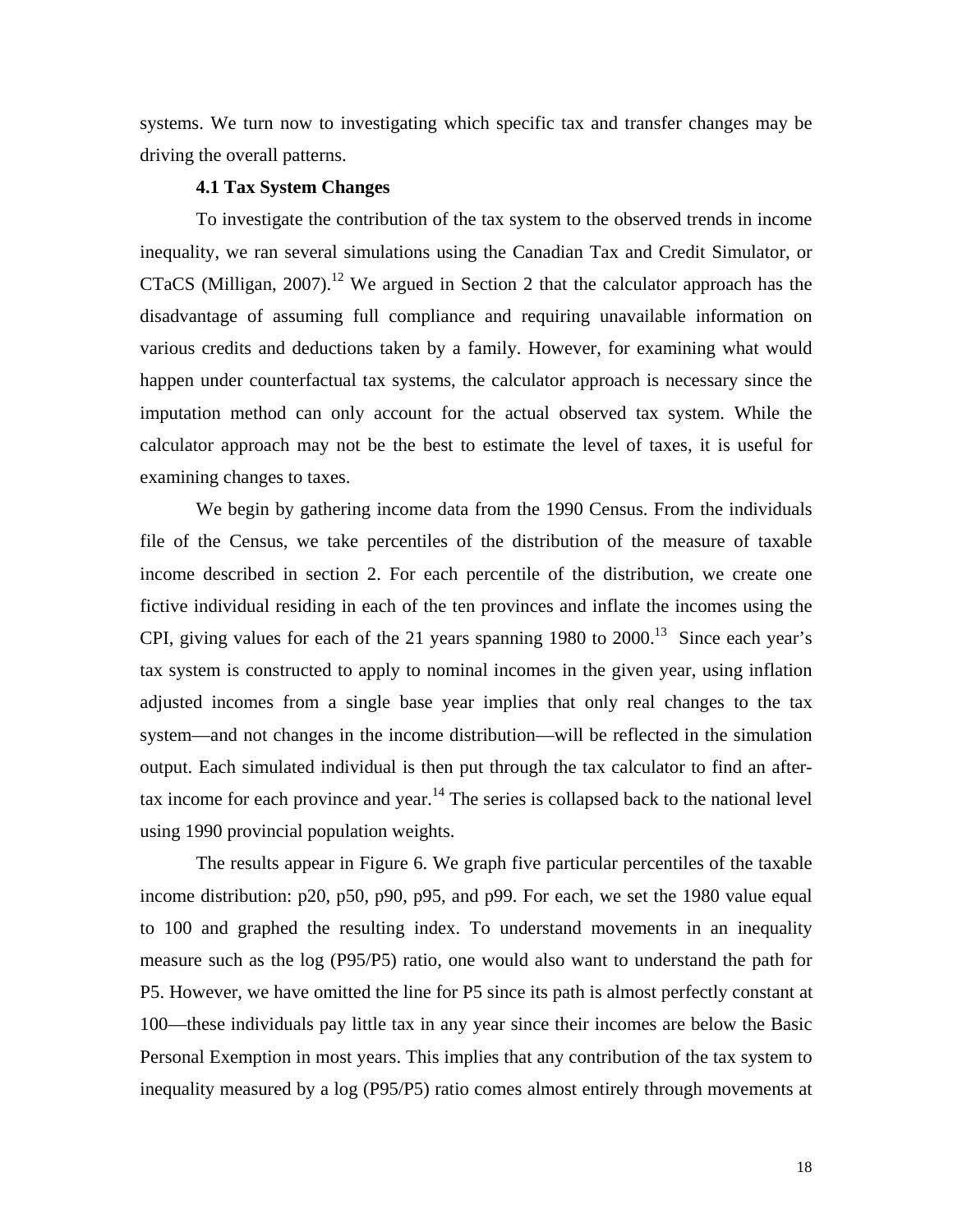P95. Each line in the figure reflects the developments in the tax system over the 20 year period from 1980-2000.



Source: Kevin Milligan, Canadian Tax and Credit Simulator (CTaCS) and Statistics Canada, Census of Population.

The analysis falls neatly into three distinct time periods. The first period evident in Figure 6 is from 1980-1987. In 1982, a change to tax brackets and rates had its largest impact on higher income individuals, showing up as a jump in after-tax income at P99, and to a lesser extent at P95, in our simulation for 1982. From then until 1987, three factors led to a slide in after-tax incomes. First, tax parameters were only partially indexed, starting with the "6 and 5" program of 1983-1984 and continuing through the partial indexation (CPI less three percent) announced in the 1985 federal budget. Second, provincial tax rates increased. For example, Ontario's rate went from 44% to 50% and a new surtax was also implemented. Third, federal surtaxes were introduced in 1985 and expanded in 1986. While the first two of these effects were mostly proportional and thus had less impact on inequality (at least among taxpaying families), the surtaxes bore most heavily on higher incomes. As after-tax income at P95 was slightly lower in 1987 than in 1980 while P5 was the same, the net impact of the tax system on inequality was toward more equal after-tax incomes over this period.

 The second era starts in 1988 with a major tax reform that changed many deductions into credits, consolidated tax brackets down to three, and lowered the top rate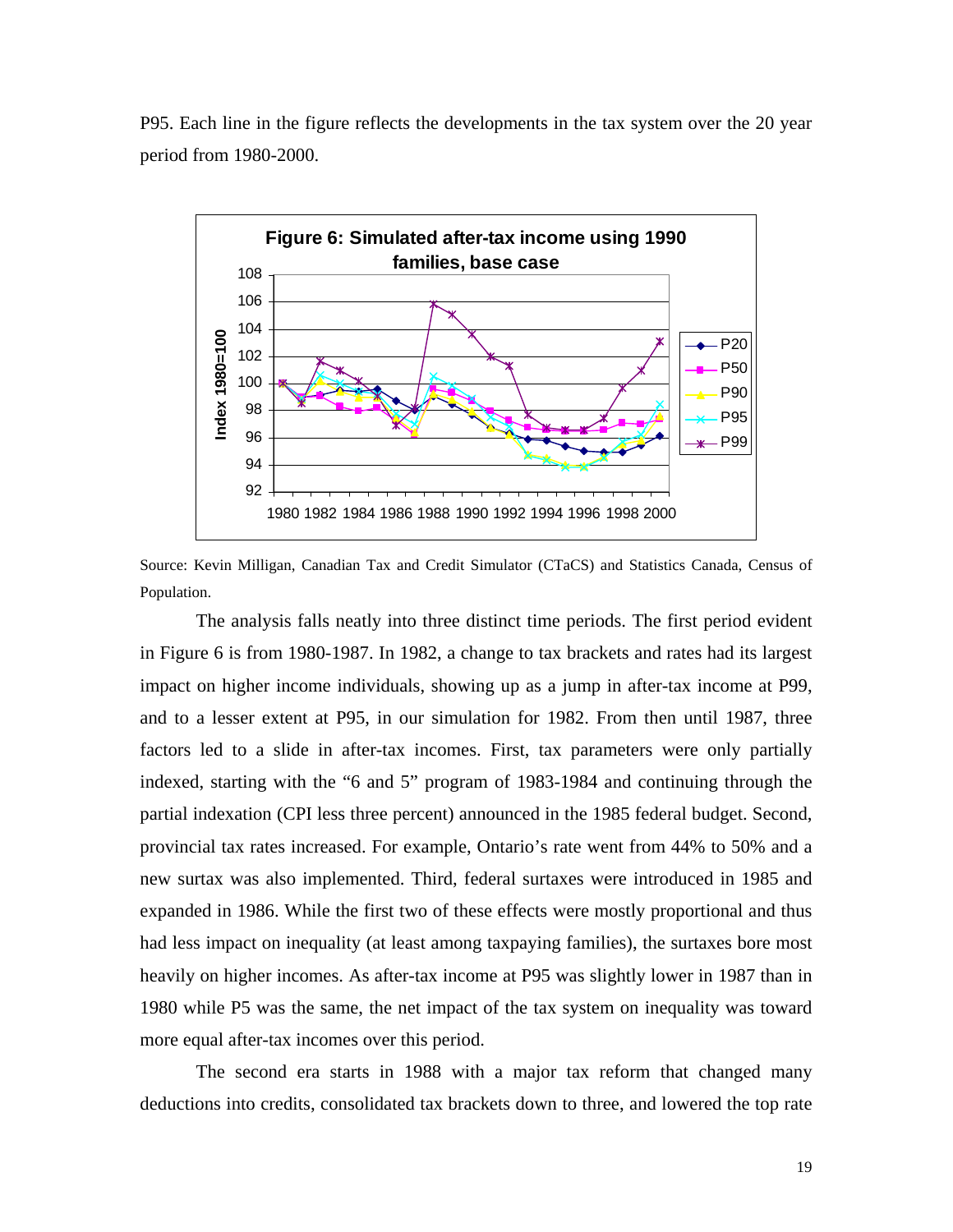from 34% to 29%. The change to credits was a relative benefit to lower income individuals, but the lower tax rates benefited higher income individuals much more. In Figure 6, a large spike at P99 is evident in 1988, but P50 actually had a larger increase in after-tax income than P90 and P95, owing to the relative benefit of the credits at lower incomes. However, after-tax incomes were still lower in 1988 than in 1980 for all groups, with the exception of P99, which saw a large increase, and P95, which saw a smaller increase. Between 1988 and 1995, the same three factors as the earlier era eroded aftertax incomes: partial indexation, provincial tax and surtax increases, and federal surtax increases. By 1995, P95 after-tax income had declined 6.2 percent relative to its 1980 value. Since the effect of the tax changes on P5 after-tax incomes was negligible, this suggests that the tax system became more redistributive over the 1980-1995 era.

 The final era evident in Figure 6 runs from 1995 to 2000, with sharply increasing after-tax incomes at each of the percentiles in the graph. The increases are larger at higher percentiles, meaning that this increase led to higher inequality—especially when measured against the unchanging after-tax income at P5. The three factors leading to the decreases in after-tax income in 1980-1995 each reversed over the 1995-2000 period, but with starkly different magnitudes. Full indexation of the federal system was not restored until 2000, meaning that the downward drift of after-tax incomes due to bracket creep continued until 1999. Federal surtaxes were partially lifted in 1999 and 2000, giving a differential boost to those at higher incomes. But again, this was only at the end of the decade. The largest factor in the post-1995 increases was changes in provincial taxes. Most notable was Ontario's decrease of over 30% in the provincial tax rate. However, Ontario was not unique—every province lowered rates in the 1995-2000 period.

 Figure 7 looks more deeply at the relative contribution of the three main factors that drove the changes in after-tax income. We ran simulations holding constant different aspects of the tax system (one at a time), focusing on P95. As with Figure 6, results for P20 to P95 looked quite similar. When these results are compared with the base—the actually observed tax system—we can assess the impact each factor had on after-tax incomes. Our first counterfactual tax reform keeps provincial taxes at 1980 rates for the entire period. A large difference between this counterfactual tax system and the base system is evident in Figure 7, suggesting that provincial tax changes were a large driver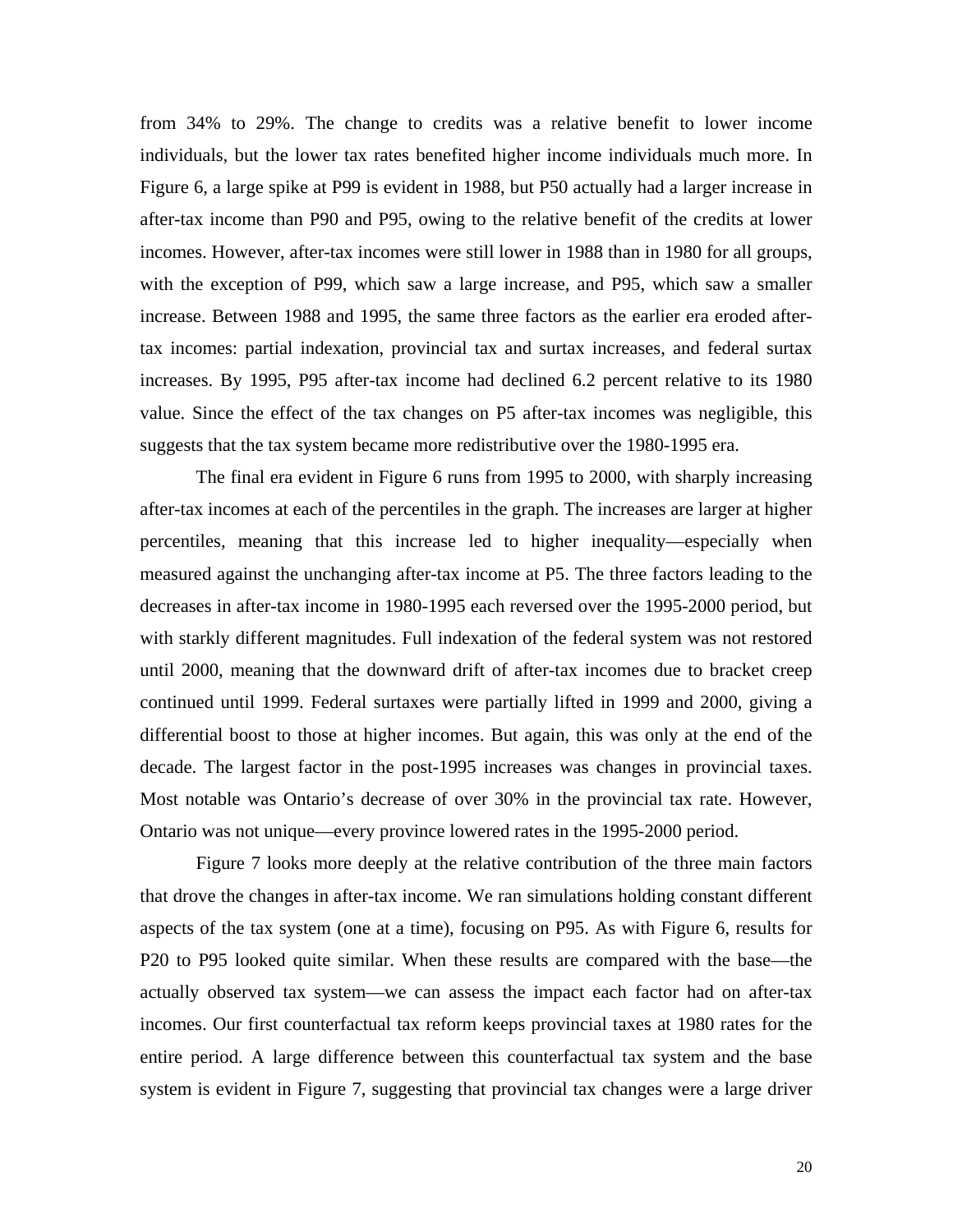in the tax contribution to inequality trends. In particular, the mid-90s trough in P95 aftertax income is 3.8 percentage points higher with 1980 provincial taxes than with the actual tax rates. More sharply, the fast 2.4 point increase in P95 income from 1995 to 1999 in the actual system shows up as a 1 point decline in the counterfactual system, indicating that the large increase in after-tax incomes at P95 post-1995 was driven largely by these provincial tax changes.



Source: Kevin Milligan, Canadian Tax and Credit Simulator (CTaCS) and Statistics Canada, Census of Population.

 The other two reforms displayed in Figure 7 are a removal of provincial and federal surtaxes and full indexation throughout the 1980s and 1990s. From 1985 to 1998, a fairly constant gap of 1.5 to 2 points can be seen between the base system and the counterfactual system without surtaxes. The 'U' shape in the 1990s persists, but is less deep in the counterfactual system without surtaxes. The gap shrinks in 1999-2000 as one of the federal surtaxes is removed and Quebec and Alberta lower their surtaxes. The line showing the evolution of P95 with full inflation indexation follows the same time trends as the base system, but at a higher level of after-tax income. The impact of indexation, while strong at P95, was also strong for all tax-payers. So, by increasing taxes among those who pay, limited indexation did reduce inequality relative to those not paying taxes (such as individuals at P5).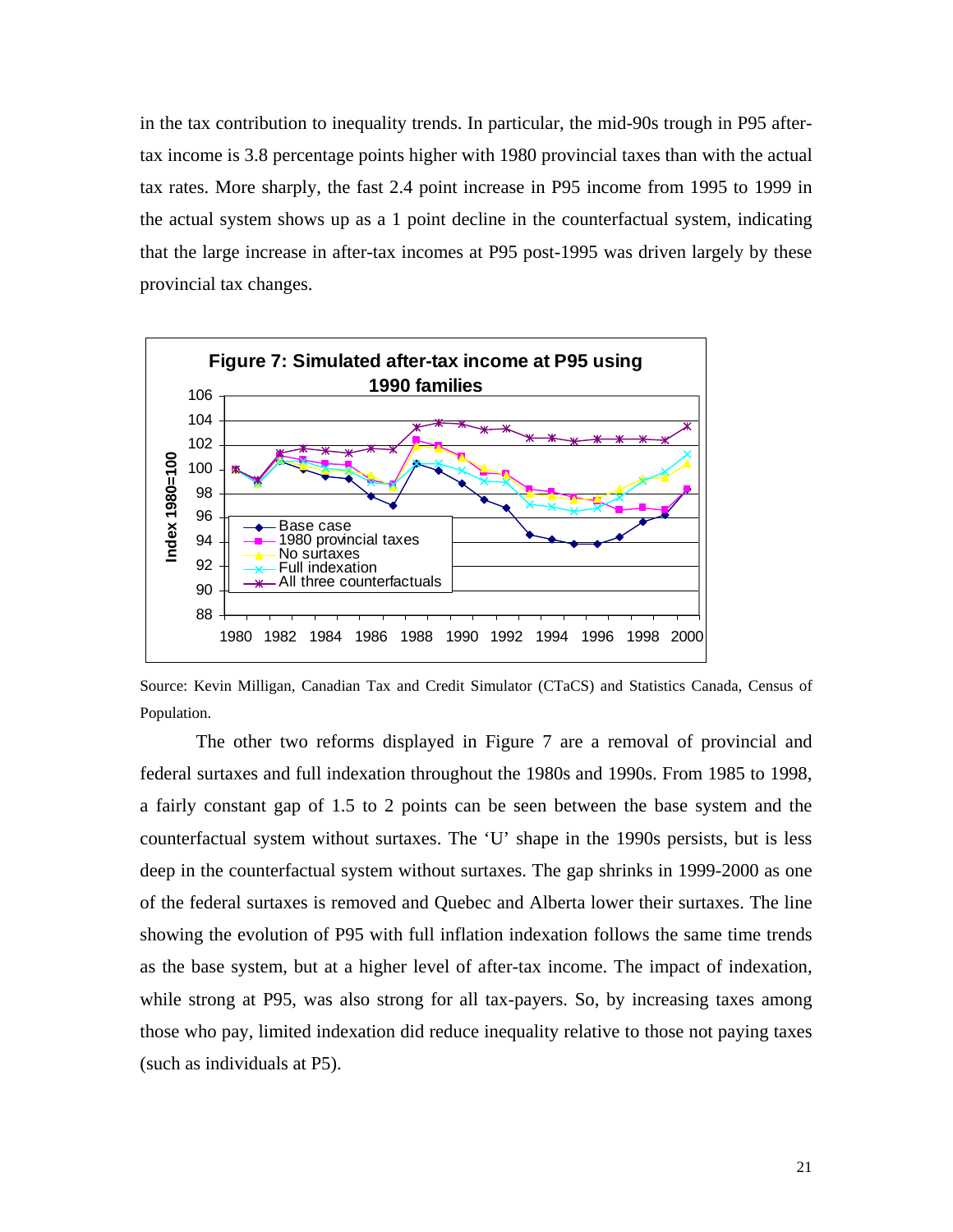The top line in Figure 7 shows the impact on P95 when we hold constant provincial base tax rates, provincial and federal surtaxes, and indexation, all at the same time. This line jumps near to 102 in 1982, then snakes within a fairly narrow band between 102 and 104 for the rest of the years. This suggests that most of the cross year variation for P95 observed in the base case can be accounted for by these three factors.

 To summarize, our simulations have led us to two important findings about the contribution of the tax system to inequality trends over the 1980-2000 era. First, the tax system became more redistributive over the 1980-1995 period, reflecting a mix of fiscal factors from de-indexation to the 1988 tax reform to provincial and federal surtaxes. Second, the large increase in after-tax income at higher income percentiles if we switch from the 1995 to the 2000 system using a constant population was driven primarily by provincial base tax rate changes, with some assistance from the removal of federal and provincial surtaxes.

## **4.2 Transfer System Changes**

 Canada's transfer system has three major components: UI/EI, social assistance, and tax based benefits. We now discuss the major policy changes that occurred for each of these three transfers over the 1980s and 1990s.

The unemployment insurance (UI) system changed very little through the 1980s but underwent significant reforms in the 1990s, aimed at moving the system from supplying "passive" benefits to providing "active" support for movement back to work. In 1993, workers who quit their jobs no longer had access to benefits, although this was softened somewhat in later years. In 1994, there was a change in the rules on how weeks of benefit eligibility were calculated, reducing the number of weeks of benefits available to a worker with a short number of weeks on the job. The transition to the renamed Employment Insurance program in 1996 unleashed a major set of reforms. Notably, experience rating provisions made benefits less generous for workers who had used the UI system heavily in the previous 5 years. In the end, those provisions were not enforced but there were cuts to benefits, increases in weeks of work requirements in order to qualify, and reductions in weeks of potential receipt. In part because of these reforms and in part because of changes in the composition of work, the proportion of the unemployed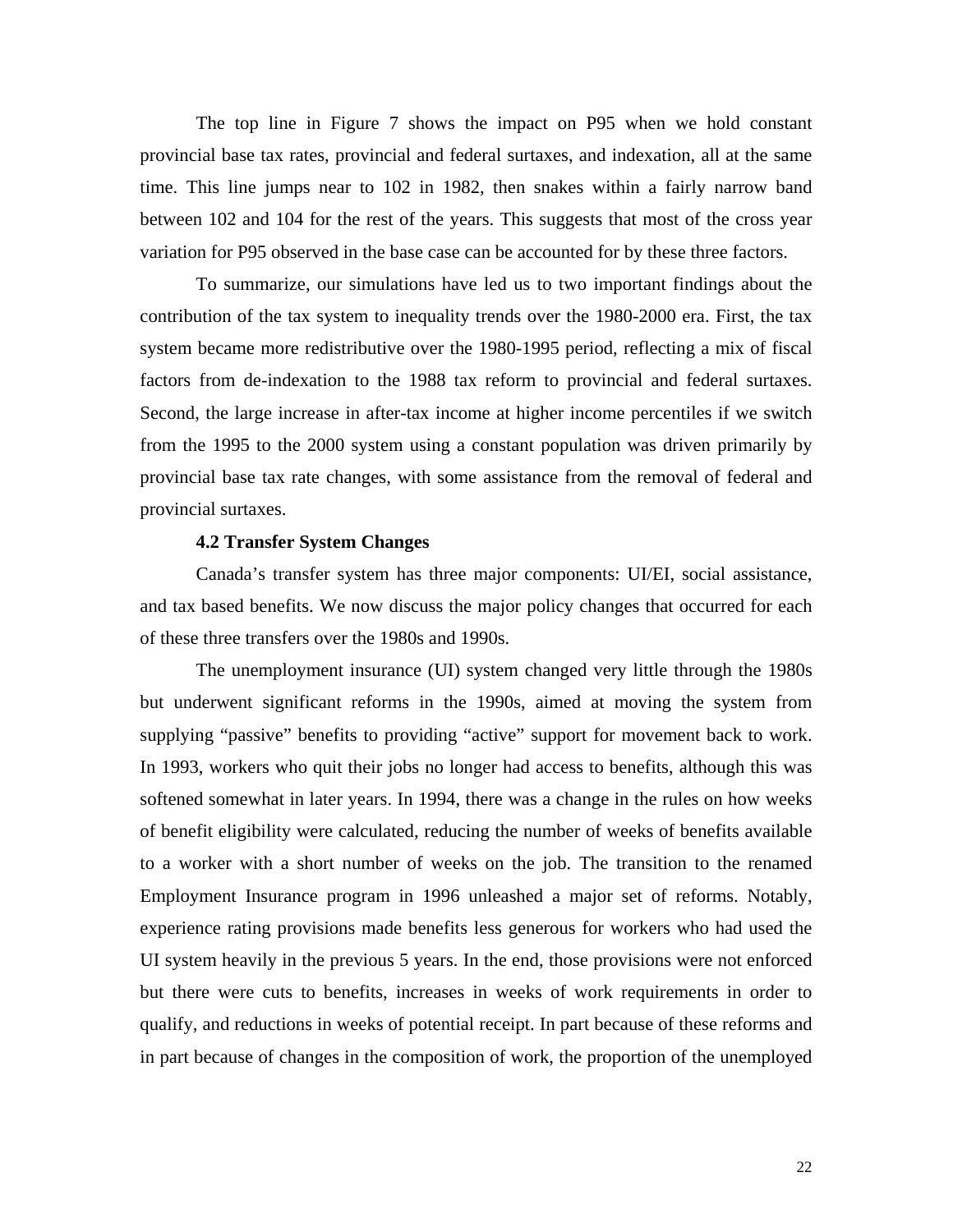who actually received unemployment benefits went from 83% in 1990 to 44% in 2004, and in Ontario that proportion was only 30% in 2004 (Battle et al., 2005).

Another major federal initiative was the overhaul of the Child Tax Benefit system. In 1993, the new Canada Child Tax Benefit (a non-refundable tax credit) replaced the Family Allowance (a refundable tax credit). The benefits were incometested, leaving high income families without tax recognition of their children. Kesselman (1993) provides details and an analysis of the design and implementation of the new system. Further, in 1998 the federal government in collaboration with the provinces (outside Quebec) and territories introduced the National Child Benefit program. The base Canada Child Tax Benefit amount remained the same at \$1,020 annually per child, reduced for family net incomes above \$25,921. The National Child Benefit added a new Supplement that started out at \$605 for one child, an extra \$405 for the second, and \$330 for the third, with the full Supplement phased out between the income range \$20,921 to \$25,921. By 2000, the Supplement amounts had increased by more than 50%. As part of the program, many provinces reduced SA payments by the amount of the Supplement (termed "clawing back" the Supplement) and thus the Supplement would effectively only go to families not on SA. New Brunswick and Newfoundland chose not to claw back the Supplement, allowing for increases in welfare incomes by the amount of the supplement in their provinces at the time of the initiation of the programme. Other provinces integrated the Supplement with other transfers or reformed their social assistance structure to remove incremental benefits for larger families.<sup>15</sup> While the structure changed substantially, the total amount spent on child benefits by the federal government only increased by a total of 4 percent in real terms between 1994 and 2000.

The final transfer we consider is social assistance (SA), which consists of 10 different provincial systems (plus systems for the territories).<sup>16</sup> Up until 1996, the federal and provincial governments shared the costs of the welfare systems under the Canada Assistance Plan (CAP). The CAP involved targeted funding for welfare expenditures with significant strings attached. The provinces had to maintain systems that provided benefits to anyone in need, included an appeals process, and could not impose provincial residency requirements. Beginning in 1996, federal contributions to welfare were lumped together with health and education transfers to the provinces in a block grant system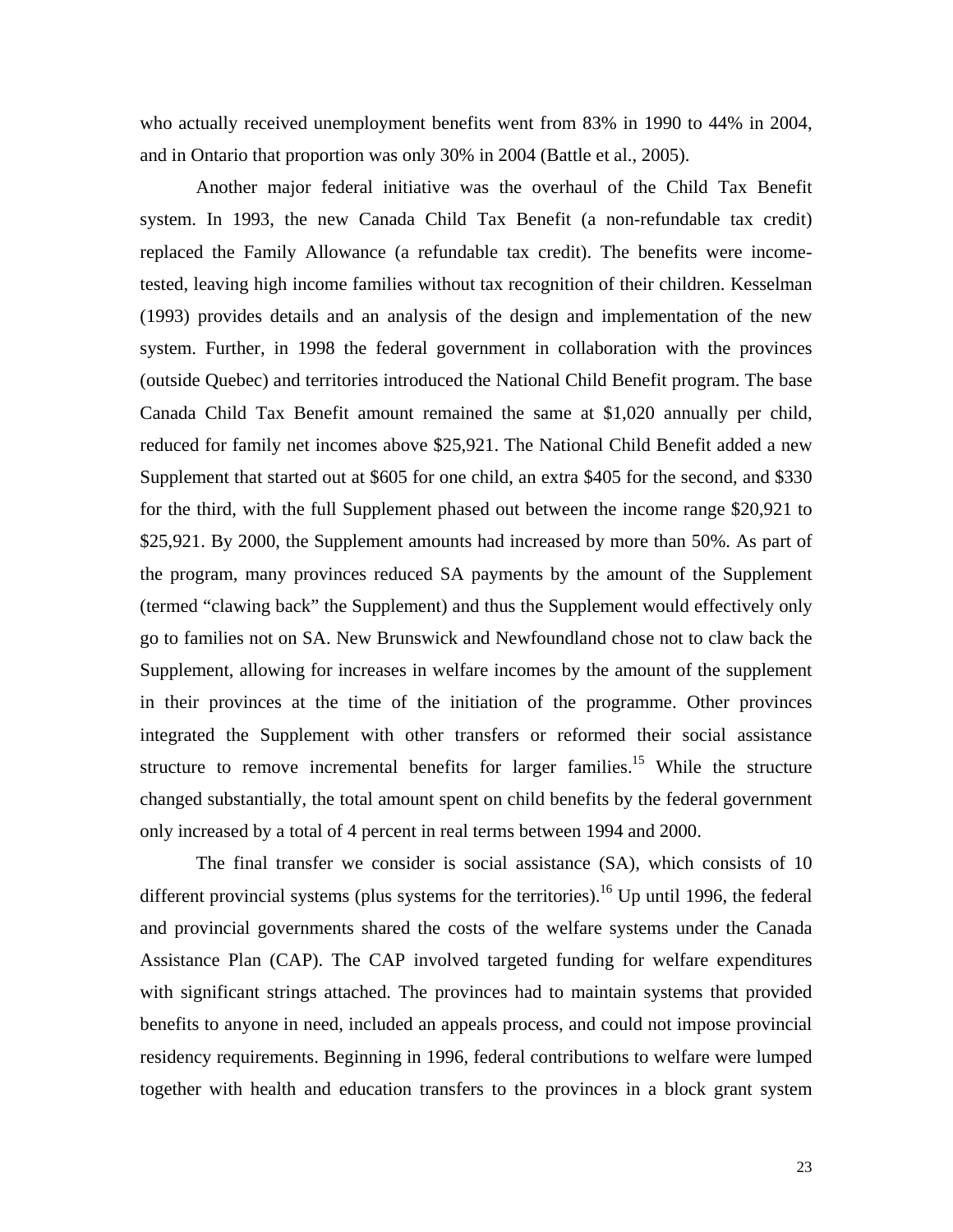known as the Canadian Health and Social Transfer. Federal transfers to the provinces were also cut at the same time. Just as importantly, the only remaining welfare-related requirement under the block grant system was to ban residency requirements, leaving provinces with substantial leeway to reduce the scope of their welfare systems.

 The changes in the funding relationship coincided with complete overhauls of the welfare systems in several provinces. In conjunction with this, all provinces moved towards linking benefit receipt to job search, training and, in some cases, work. It also meant a sharper delineation between "employables" and those who faced challenges in working outside the home, such as the disabled and lone parents with young children. Often welfare reforms included substantial cuts to benefits for "employables" but much less so for others. The various reforms also often included initiatives to perform closer reviews of cases and opening "snitch lines".

 While these general patterns held virtually universally across provinces, some provinces implemented larger reforms than others. Thus, B.C. instituted a major set of reforms under the title "B.C. Benefits" beginning in 1996. Following these reforms, the overall welfare caseload fell from over 11% of the population in 1995 to approximately 7% by 2000. Alberta put in place large reforms in 1993. As in the later B.C. reforms, Alberta implemented more reviews of cases, greater enforcement of rules that cut or eliminated benefits for individuals living with another adult (so called "spouse in the house" rules) and no benefits to individuals who quit their jobs without cause. Similarly, after several years of increased benefits and access to welfare, Ontario saw a substantial cut in benefits to all recipients other than the disabled by approximately 22% in 1995. The remaining provinces brought in reforms in the later 1990s and early 2000s that also emphasized links to employment but were generally smaller in scope. Thus, with the main exception of Alberta (which made its adjustments earlier) access to SA was tightened and SA benefits were reduced across Canada after 1995.

With these changes in mind, we turn to examining the impacts of changes in subcomponents of transfer income on after-tax income inequality. To do this, we plot the log (P95/P5) differentials for the counterfactual in which we only vary specific components of the transfer system using our regression imputation (Figure 8). The result for employment insurance is a shallow U-shaped pattern with the log (P95/P5) differential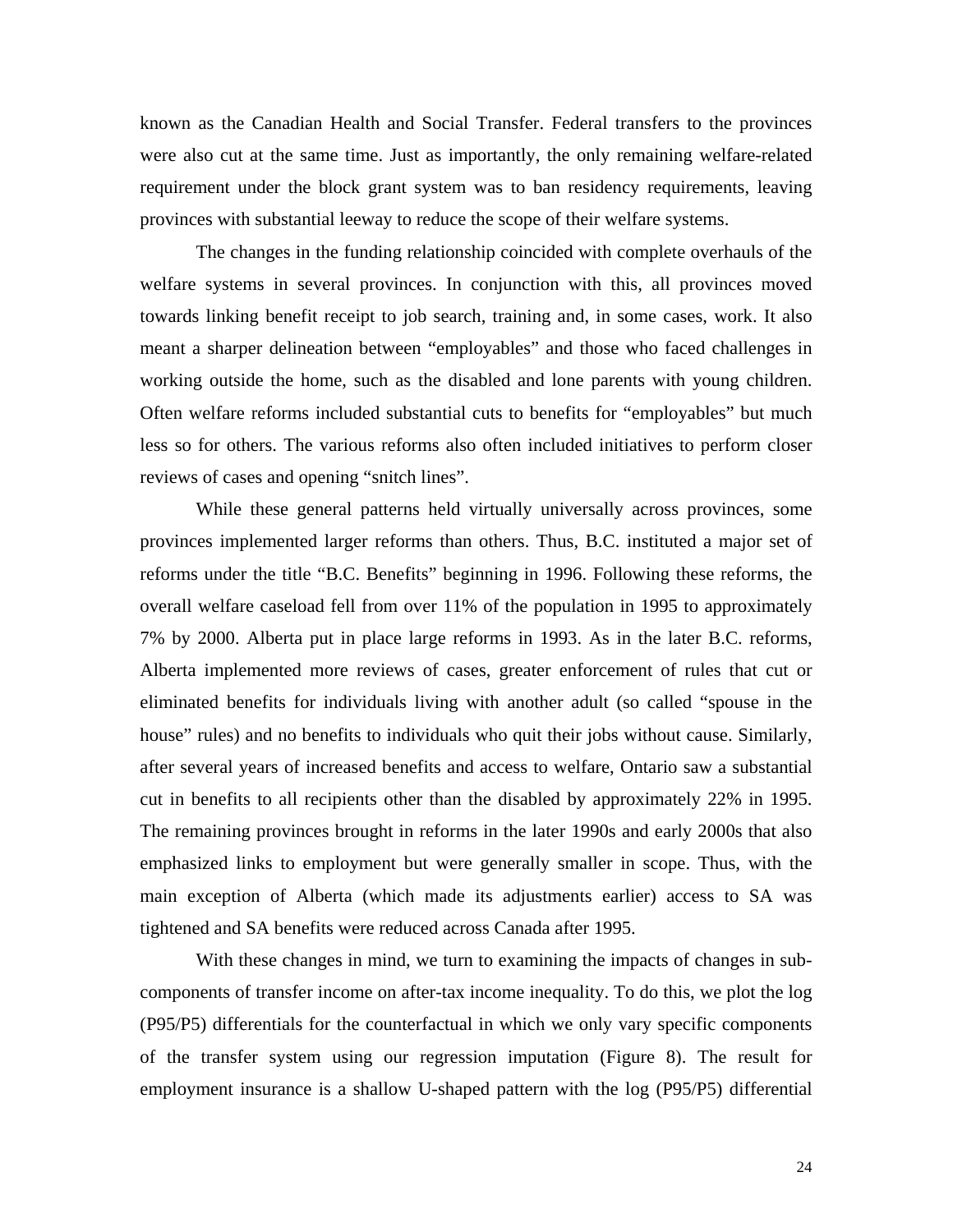falling from 2.22 in 1980 to 2.19 in 1990 and then rising back to 2.22 in 2000.<sup>17</sup> In the middle set of bars, it is the child tax benefits that are allowed to vary. The pattern in this figure is almost identical to the employment insurance results up to 1995 but departs radically from it after 1995 as the expansion of the National Child Benefit generates a decline in the differential from 2.19 in 1995 to 2.13 in 2000. Finally, the right set of bars contain the same effects but from variation in the social assistance systems.<sup>18</sup> Changes in social assistance led to increased inequality when moving from the 1980 to the 1985 system, a decline in inequality in the late 1980s then increases across both halves of the 1990s, with the increase due to the shift from the 1995 to the 2000 systems being particularly large. Indeed, the SA systems constitute the one area that was less redistributive at the end of the period (2000) than in the 1980s. The patterns in the 1990s fit with the wave of social assistance system tightening that swept across the provinces, particularly after 1995, and with results in Finnie et al. (2004) showing that declines in benefit rates in the late 1990s were associated with strong declines in SA use.<sup>19</sup> The pattern between 1995 and 2000 may also be partially explained by the social assistance claw-back from the NCBS in most provinces.



Source: Statistics Canada, Census of Population.

 Taken together, the patterns in Figure 8 indicate that the reduction in inequality seen earlier in Figure 5 as we move from the 1980 through to the 1990 transfer system results from the combination of different components of the transfer system. The decline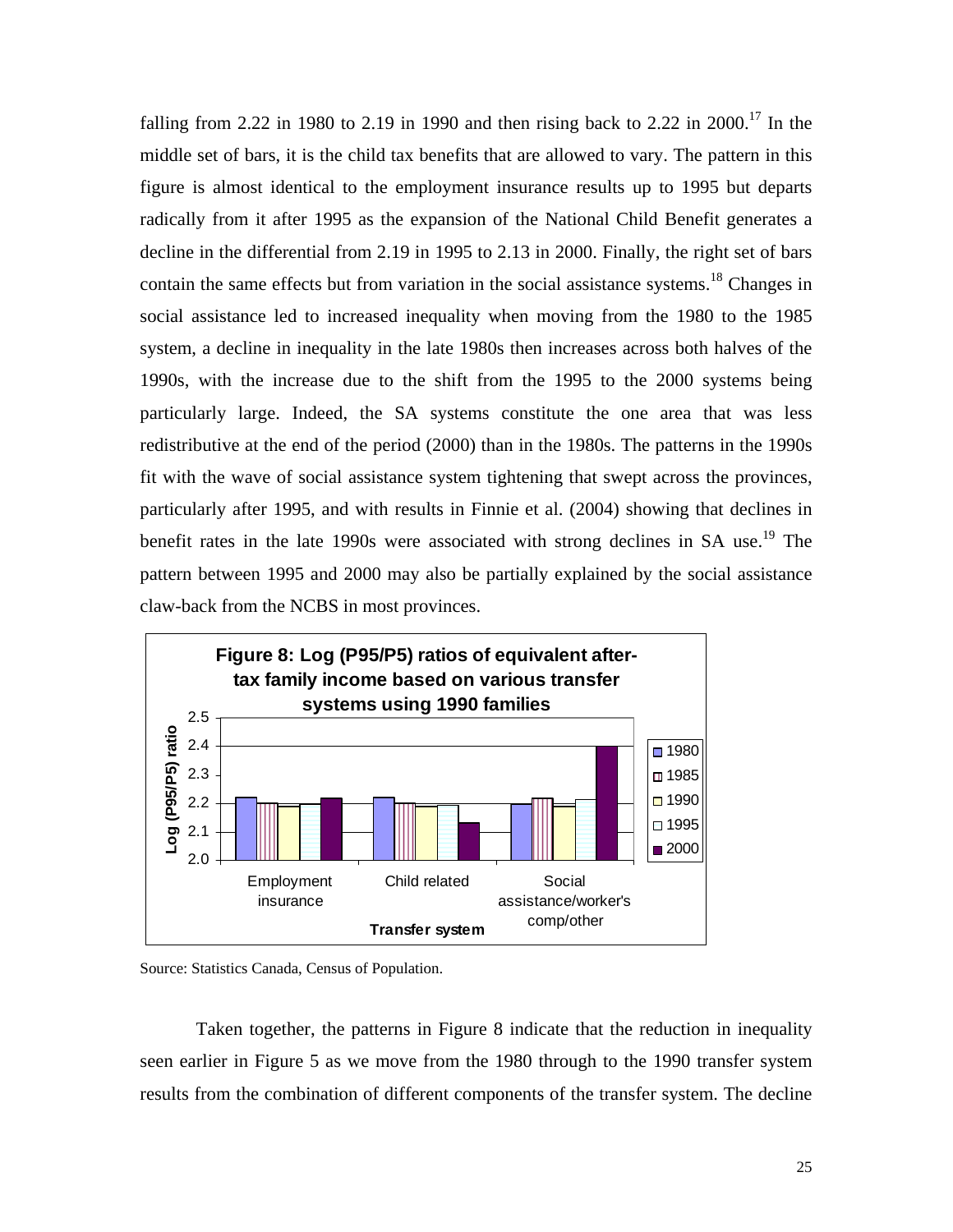in the redistributiveness after 1995 is partly due to changes in the UI/EI system but stems mainly from the reduced generosity of the social assistance systems. This impact would have been even greater if it had not been partially offset by the expansion of the child tax benefit system. Finally, note the small size of the effects of the EI reforms relative to those from the changes in social assistance systems: as with the tax system, much of the story of both the increase in the redistributiveness of the transfer system in the late 1980s and the decline in its redistributiveness in the late 1990s occurs at the provincial level. In the case of EI, this is not surprising since the main changes happen in the tails of the income distribution where EI use is generally smaller than in the middle of the distribution.

# **5. Who benefited?**

With the substantial changes in the tax and transfer systems over the 1980s and 1990s, an immediate question of interest is who is likely to have gained and lost from the shifts (again, abstracting from behavioural responses)? In this section, we create counterfactual after-tax incomes for a given population (the entire 1990 sample of families) using various combinations of the tax and transfer systems. We will focus our attention on the 1980, 1990 and 2000 systems in order to provide descriptions that are closely related to what we presented in Figure 1. Our approach is first to subtract the after-tax income predicted for a family under one system from that predicted for the same family under another system. We then regress these differences on alternating sets of covariates to determine what observable features characterize the families most affected by the tax and transfer system changes.

 In Table 3, we present this exercise, regressing the changes in predicted incomes under different systems on the market income of the family. This allows us to see how the tax and transfer changes affected families in the lower, middle and upper portion of the distribution of market incomes. The table presents coefficients on a set of dummy variables corresponding to various market income categories.<sup>20</sup> The first set of columns indicate that just changing the transfer system from that in place in 1980 to the one in place in 1990 increases after-tax income for everyone, with the positive effect generally declining with market income. The main exception to this pattern is at the very bottom, with those who had zero market income not gaining as much as those with incomes in the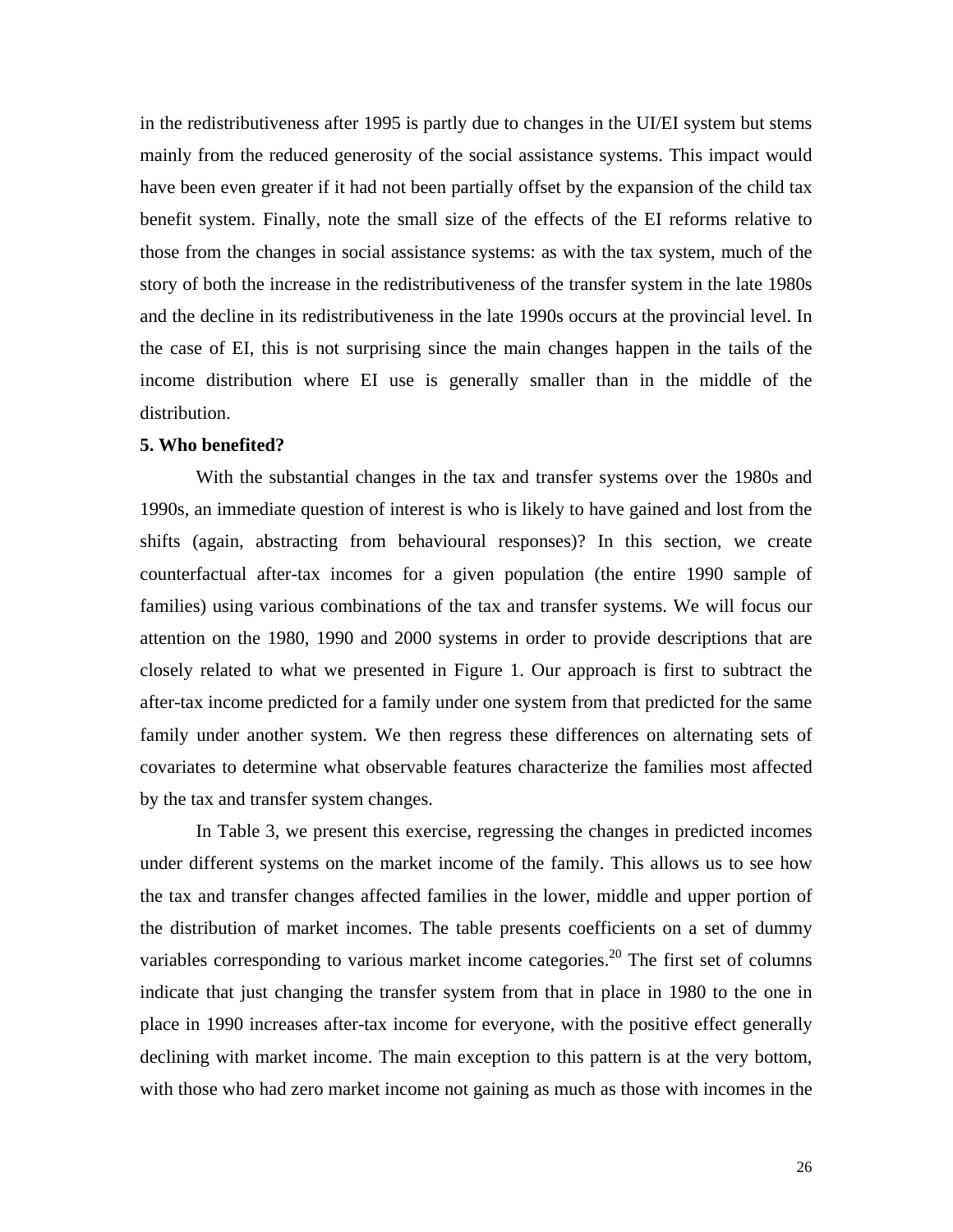\$1 to \$30,000 range. This raises the possibility that even in the 1980s, the transfer system was being changed to put more emphasis on market attachment.

| Equivalent family market income | Shifting from 1980 to 1990 system |          |                  | Shifting from 1990 to 2000 system |     |                  |
|---------------------------------|-----------------------------------|----------|------------------|-----------------------------------|-----|------------------|
|                                 | Transfer                          | Tax      | Tax and transfer | Transfer                          | Tax | Tax and transfer |
|                                 |                                   |          |                  |                                   |     |                  |
| $\Omega$                        | 466                               | 129      | 599              | 210                               | 178 | 390              |
| 1 to 5,000                      | 873                               | 102      | 1.000            | 343                               | 257 | 608              |
| 5,000 to 10,000                 | 1.011                             | $-246$   | 791              | 663                               | 210 | 877              |
| 10,000 to 15,000                | 957                               | $-464$   | 514              | 697                               | 195 | 896              |
| 15,000 to 20,000                | 648                               | $-605$   | 57               | 578                               | 142 | 724              |
| 20,000 to 30,000                | 508                               | -890     | $-366$           | 158                               | 108 | 269              |
| 30,000 to 35,000                | 237                               | $-1.190$ | -939             | -9                                | 109 | 102              |
| 35,000 to 40,000                | 169                               | $-1.403$ | $-1.220$         | $-102$                            | 124 | 24               |
| 40,000 to 45,000                | 85                                | $-1.624$ | $-1.525$         | $-160$                            | 142 | -16              |
| 45,000 to 50,000                | 42                                | $-1.904$ | $-1.851$         | $-300$                            | 117 | $-181$           |
| More than 50,000                | 201                               | $-3.648$ | $-3.435$         | $-574$                            | 65  | $-508$           |

Table 3: Mean predicted change in equivalent after-tax family income by market income category when shifting systems using 1990 families

Note: All figures are in 2000 constant dollars.

Source: Statistics Canada, Census of Population.

The second set of columns show the estimated coefficients associated with changing only the tax system. Here the effects are positive for those with incomes under \$5,000 per year but negative for everyone else and become more negative as market income increases. Combined, the shift from the 1980 to the 1990 tax and transfer system applied to a constant population (represented in the third set of columns) generates increased after-tax incomes for families with equivalent market incomes below \$20,000 and negative effects for higher earning families. The overall effect is strongly redistributive in that positive income effects rise as we move lower in the market income distribution and the negative effects at the top end become larger in size as we move higher in the distribution. The one exception to this is the zero earners, who benefited from the shift in systems but not as much as those with small positive market earnings.

 In the right set of columns, we repeat this exercise but examine the shift from the 1990 to the 2000 system. For the transfer system alone, these changes are again redistributive, with the biggest gainers being those with market incomes between \$5,000 and \$15,000. As in the 1980s, the zero earners do not experience as much of an increase as those with small positive earnings. However, unlike the 1980s, when every group examined generally benefited from the changes in the transfer system, the 1990 to 2000 shift brought a more targeted transfer system as the families with equivalent market income over \$30,000 are calculated to experience a decline in their after-tax income as a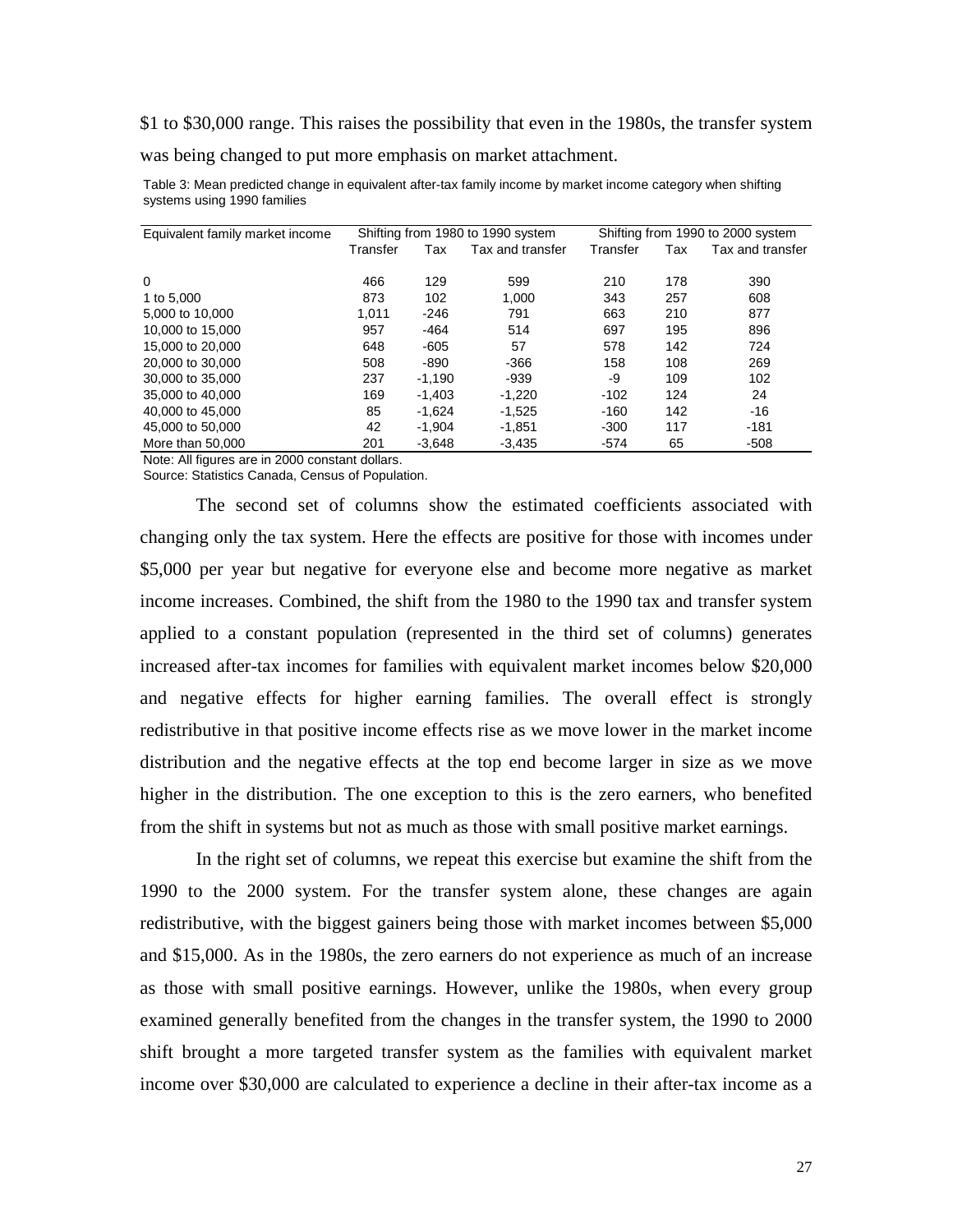result of the shift. It may appear surprising that transfers to low income families increased in a decade that included tightening of the EI and social assistance systems. As Table 2 indicates, it is important to distinguish between the first half of the 1990s, when social assistance was made more generous in some provinces (notably Ontario) and the second half of the decade when cuts to social assistance were offset to some degree by expansion of the child tax benefit. In results not shown here, we find that changes in the SA systems led to increases in disposable income in the bottom half of the distribution between 1990 and 1995 then declines between 1995 and 2000. Together with the changes in the child benefit system, these net out to a small net positive movement at the bottom of the distribution across the whole decade.

 The 1990s tax changes are also quite different from those between the 1980 and 1990 systems. In particular, while the 1980s system changes reduced after-tax income for those with market incomes over \$5000, the 1990s changes led to increased incomes for every group examined. The largest increases are for those at the bottom, making the changes redistributive but only mildly so as the differential impacts are not large across the market income distribution in general. Combining these tax and transfer system changes again yields a generally redistributive shift but one that is much smaller in magnitude than that witnessed in the 1980s. Only families with equivalent market incomes above \$40,000 actually lost income from the system changes. Interestingly, those losses came from a drop in transfer income rather than increased taxes.

In analysis not shown here, we break down the impact results by province, family type, and immigrant status. For the 1980s, the largest negative impact was in British Columbia, with smaller impacts in the Atlantic provinces. In the 1990s, Quebec is distinguished as the only province with further decreases in net income; all other provinces show increases. Across family types, both the 1980s and 1990s saw relative improvements for single families with children compared to couples and families without children. Most of these changes are driven by the transfer rather than the tax side. Finally, Canadian-born and more settled immigrants saw their situations get worse in the 1980s, while newer immigrants did better owing to transfer improvements. In the 1990s, all three of these groups showed higher net incomes.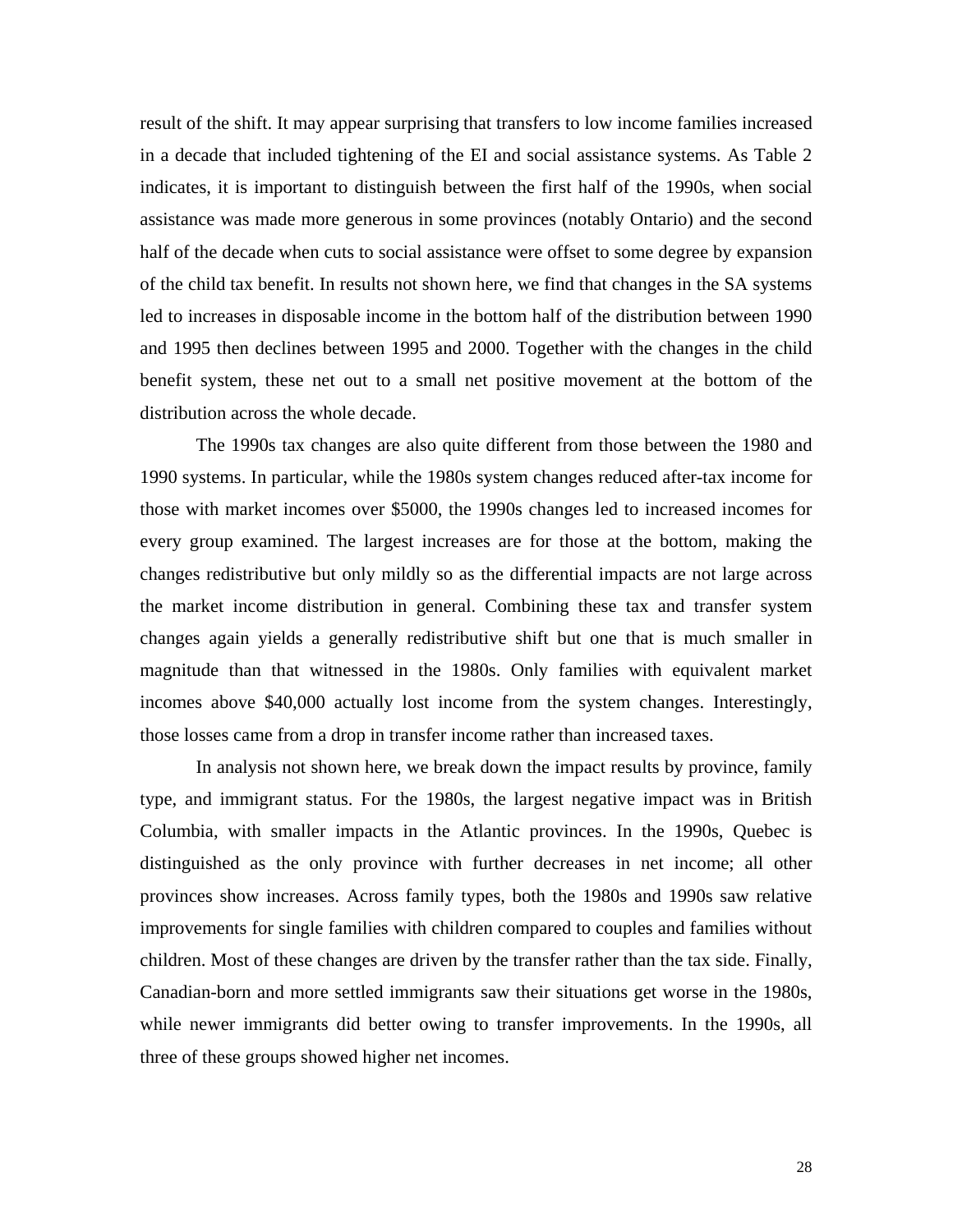## **6. The 2000-2005 period**

 To this point, we have confined our discussion to the period between 1980 and 2000. We have data for the 2005 Census, but the data collection and questions include some important differences relative to earlier Censuses, so we have not used the 2005 year in our main investigations. The data on market income is comparable enough to allow a rough picture of what has happened since 2000 and we can also provide some insight into tax changes using the tax calculator.

 There are two key differences between the 2005 Census and earlier Censuses for our purposes. First, respondents were given the option of allowing Statistics Canada to access their tax records for income related variables rather than answering questions directly, saving respondents considerable time. Not surprisingly, 82.4% took this option, and 87.8% of these were successfully linked to tax data. The remainder (27.7%) answered questions of the same type as used in earlier Censuses. The move from full survey data to (mainly) tax data has implications for the reporting of transfer income. We know that EI and SA income tends to be under-reported in survey data relative to administrative records (Kapsalis, 2001). Second, questions in earlier Censuses force us to group together SA benefits with worker's compensation and other transfers. This is not the case when data come from the tax records. Third, the survey component of the 2005 data also changed. The question pertaining to "other transfers" previously instructed respondents "Do **not** include child tax benefits." No such instruction appears in the questionnaire for the 2005 data. Thus, for all of these reasons, differences in results generated from moving from the 2000 to the 2005 transfer system in our simulations are likely to be partially explained by differences in data quality.

 The market income data is of consistent quality for our purposes, however. We compared the changes in market income inequality between the 2000 and 2005 Censuses with inequality changes generated purely from tax data and found that they matched very closely. Both show an essentially flat inequality trend in this period, with virtually no movement at P90 and at P10.

 We know from an examination of provincial laws and regulations that social assistance generosity changed in conflicting ways between 2000 and 2005. BC reduced access to its welfare program in 2001 while Ontario expanded its program somewhat. In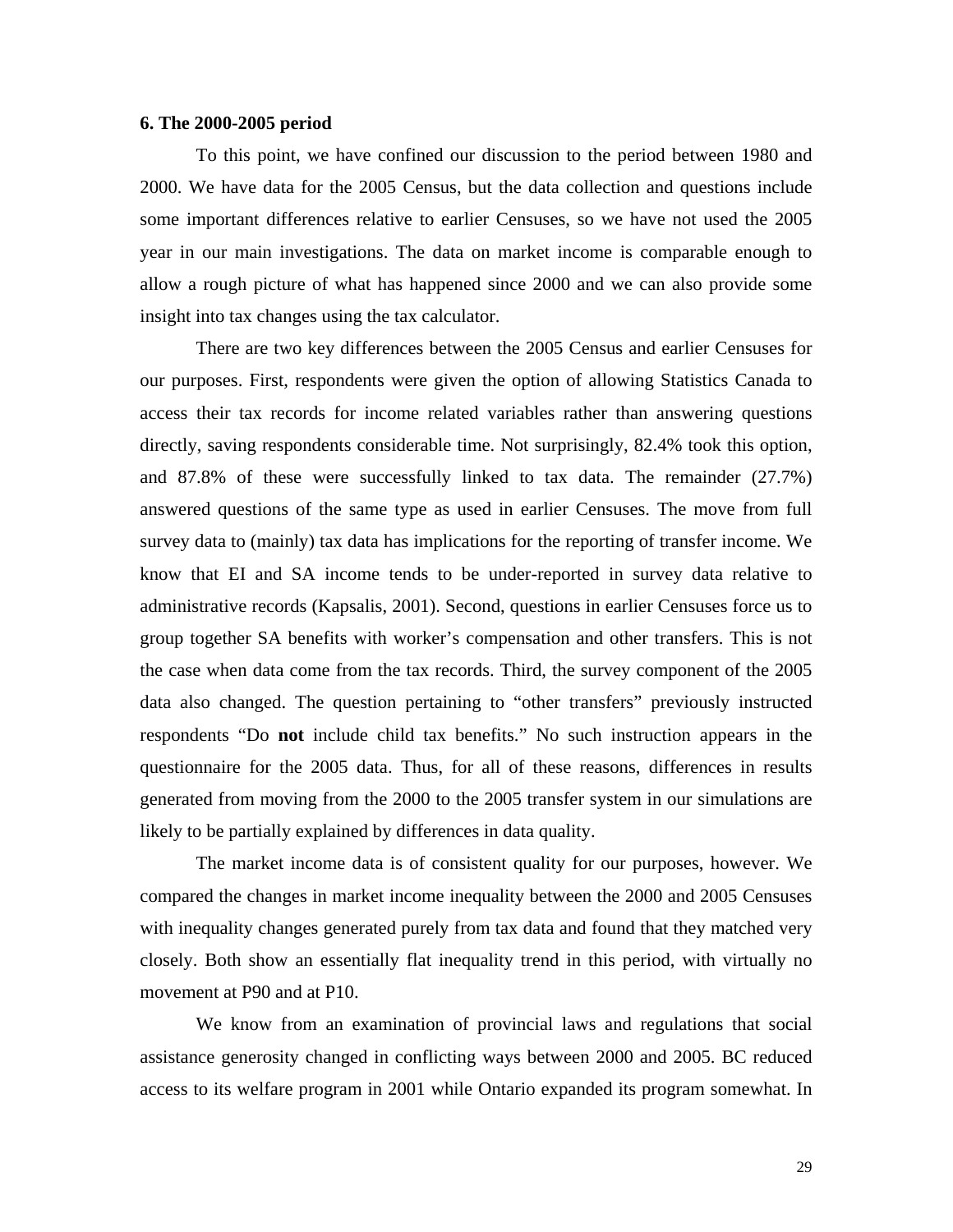general, though, this was not an era of substantial program changes. Similarly, there were no significant changes to EI in this period. In contrast, the federal government increased the number of tax brackets and reduced effective marginal tax rates on incomes in the middle two brackets. Together, these implied a reduction in the progressivity of the tax system. Using the tax calculator extended to this period, these tax changes increased the  $90<sup>th</sup>$  percentile of the net of tax income distribution by about 5% while having little impact on the  $20<sup>th</sup>$  percentile. Together, this information on tax and transfer changes appear to imply that disposable income inequality likely increased between 2000 and 2005 (resulting from changes to the taxes), although the data does not allow us to say to what extent.

# **7. Conclusions**

Between 1980 and 1990, there was essentially no growth in inequality in after-tax income in Canada in spite of a strong increase in inequality in underlying market income in that decade. In contrast, between 1990 and 2000, market income inequality rose at a similar pace to that in the previous decade but after-tax income inequality also rose. Taken at face value, this appears to imply that sometime after 1990, the tax and transfer systems became less redistributive. In this paper, we use a combination of "reduced form" tax and transfer functions plus Census data for 1980, 1985, 1990, 1995 and 2000 to examine what underlies this apparent shift.

 One of the key results from our investigation is that, when applied to a common population (and ignoring behavioural responses), the post 1990 tax and transfer systems are substantially more redistributive than those from the 1980s. Indeed, the 1995 system is more redistributive than any other one that we investigate over this two decade period. Moreover, while the 2000 system represents a reduction in redistributiveness relative to 1995, it is still much more redistributive than the 1980 systems and, possibly, even more than the system in place in 1990.

 Another interesting finding is that most of the "action" in changes in the redistributiveness of tax and transfer systems over this period took place at the provincial level. At one end, social assistance systems became more redistributive in the late 1980s and early 1990s, and then less so after 1995. By 2000, the provincial social assistance systems were considerably less redistributive than in any previous year. At the other end,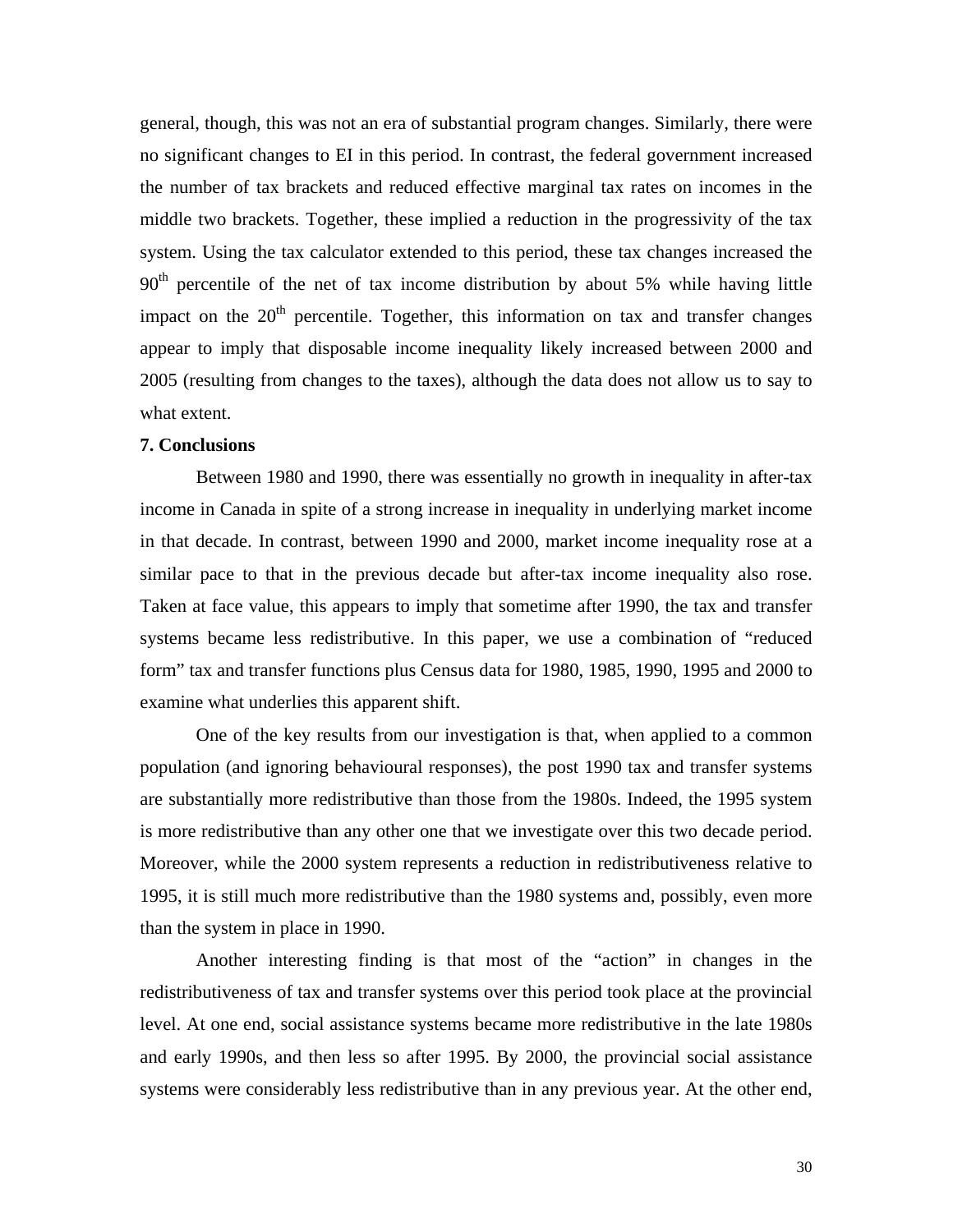substantial provincial surtaxes on high income earners were introduced in the late 1980s. In the late 1990s, these were removed and cuts were made to other income taxes.

 One correlate of these results is that no single tax and transfer system in place over the years that we examine was, on its own, capable of offsetting the persistent growth in market income inequality. If the 1995 system (the most redistributive system among those we examine in these decades) had been used throughout the 1980s and 1990s (again, ignoring any behavioural responses), we estimate that both decades would have witnessed increases in after-tax income inequality. The lack of increase in after-tax income inequality in the 1980s did not result from changes in income passing through the same redistributive structure existing at the beginning of the decade. Instead, the steady after-tax income inequality of the 1980s arose because the tax and transfer system increased its redistributiveness over that decade. In the 1990s, the tax and transfer systems ceased becoming more redistributive, allowing the changes in pre-tax inequality to pass through to increases in after-tax inequality.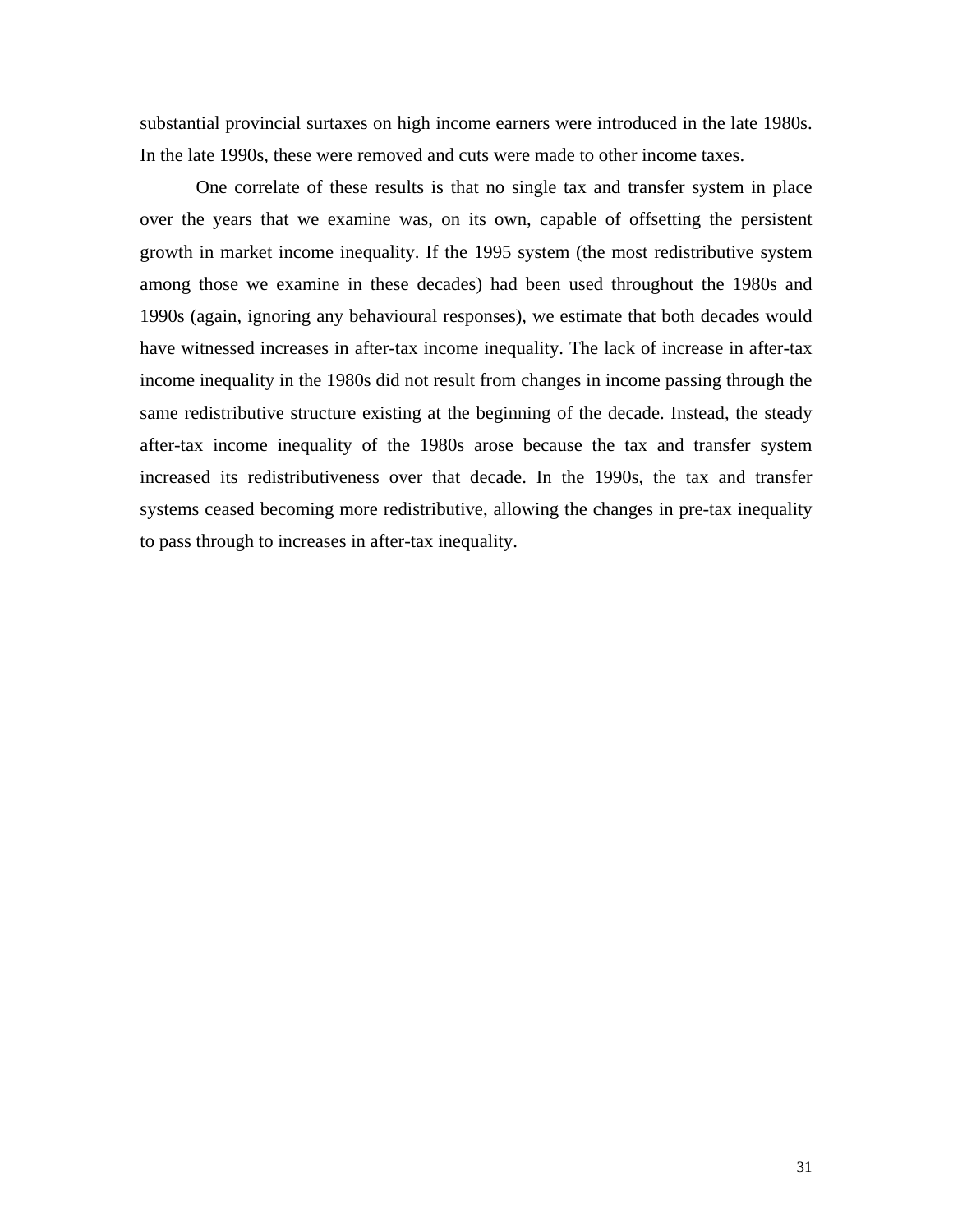## **References**

- Battle, K., M. Mendelson and S. Torjman. 2005. "The Modernization Mantra: Toward a New Architecture for Canada's Adult Benefits." *Canadian Public Policy* 31(4):431- 37.
- Davies, J.B., F. St-Hilaire and J. Whalley. 1984. "Some Calculations of Lifetime Tax Incidence." *American Economic Review* 74(4):633-49.
- Finnie, R., I. Irvine and R. Sceviour. 2004. "Welfare Dynamics in Canada: The Role of Individual Attributes and Economic Policy Variables." Working Paper No. 231, Analytical Studies Branch, Statistics Canada, Ottawa.
- Frenette, M., D.A. Green and G. Picot. 2006. "Rising Income Inequality in the 1990s: An Exploration of Three Data Sources." In *Dimensions of Inequality in Canada*, ed. D.A. Green and J.R. Kesselman. Vancouver: University of British Columbia Press.
- Frenette, M., D.A. Green and K. Milligan. 2007. "The Tale of the Tails: Canadian Income Inequality in the 1980s and 1990s." *Canadian Journal of Economics* 40(3):734-64.
- Frenette, M., F. Hou, R. Morissette, T. Wannell and M. Webber. 2008. *Earnings and Income of Canadians Over the Past Quarter Century, 2006 Census*. Catalogue no. 97-563-X. Ottawa: Statistics Canada.
- Heisz, A. 2007. "Income Inequality and Redistribution in Canada: 1976 to 2004." Working Paper No. 298, Analytical Studies Branch, Statistics Canada, Ottawa.
- Kapsalis, C. 2001. "An Assessment of EI and SA Reporting in SLID." Working Paper No. 166, Analytical Studies Branch, Statistics Canada, Ottawa.
- Kesselman, J.R. 1993. "The Child Tax Benefit: Simple, Fair, Responsive?" *Canadian Public Policy* 19(2):109-32.
- Kesselman, J.R. and R. Cheung. 2006. "Taxation Impacts on Inequality in Canada: Methodologies and Findings." In *Dimensions of Inequality in Canada*, ed. D.A. Green and J.R. Kesselman. Vancouver: University of British Columbia Press.
- Lambert, P.J. and W. Pfähler. 1992. "Income Tax Progression and Redistributive Effect: The Influence of Changes in the Pre-Tax Income Distribution." *Public Finance* 47(1):1-16.
- Lee, M. 2007. "Eroding Tax Fairness: Tax Incidence in Canada, 1990 to 2005." Vancouver: Canadian Centre for Policy Alternatives.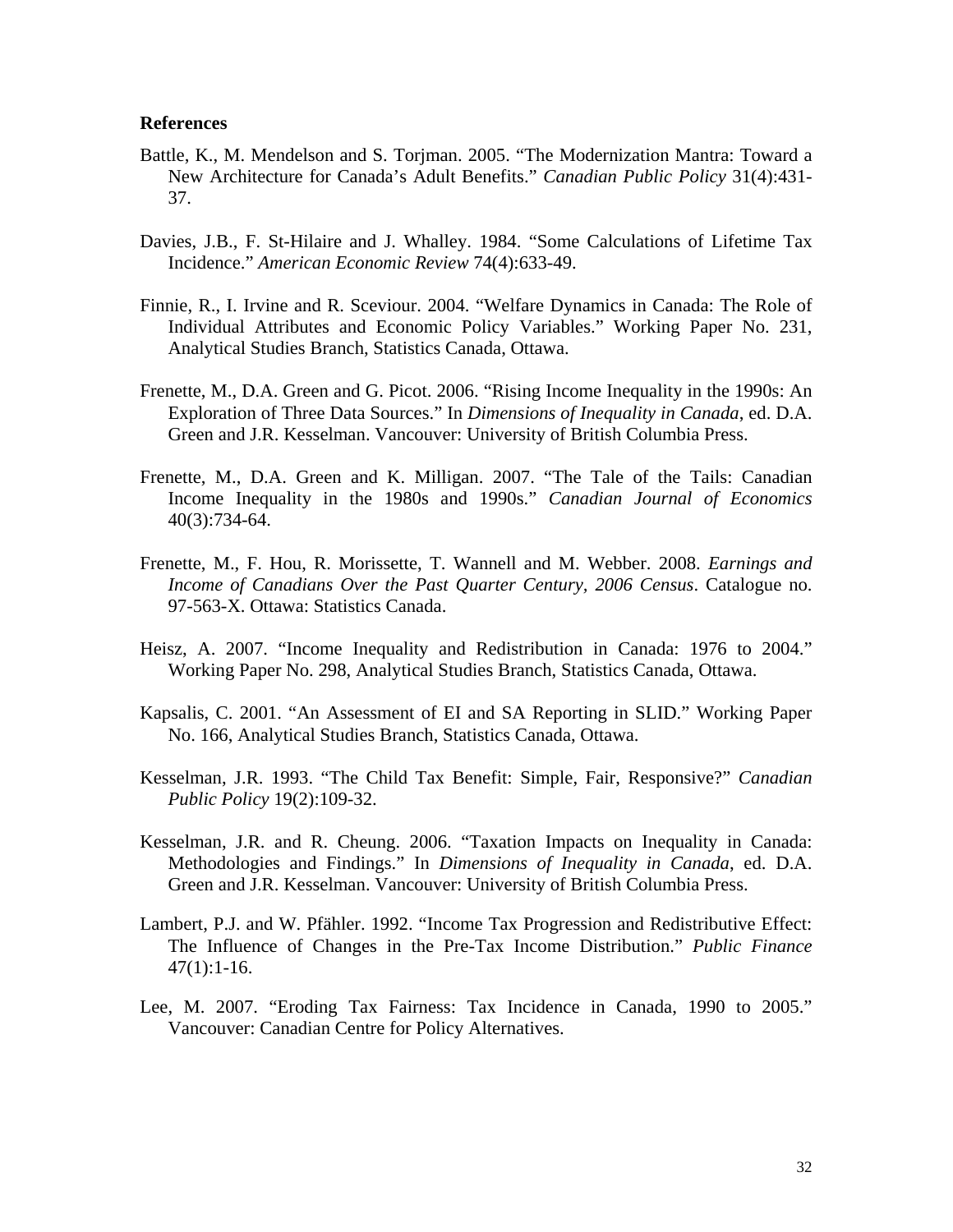- Milligan, K. and M. Stabile. 2007. "The Integration of Child Tax Credits and Welfare: Evidence from the Canadian National Child Benefit Program." *Journal of Public Economics* 91(1-2):305-26.
- Milligan, K. 2007. *Canadian Tax and Credit Simulator*. Database, Software and Documentation, Version 2007-1.
- Morissette, R. and Y. Ostrovsky. 2005. "The Instability of Family Earnings and Family Income in Canada, 1986 to 1991 and 1996 to 2001." *Canadian Public Policy* 31(3):273-302.
- National Council of Welfare. 1997. *Another Look at Welfare Reform*. Ottawa: National Council of Welfare.
- National Council of Welfare. 2005. *Welfare Incomes, 2004*. Ottawa: National Council of Welfare.
- Vermaeten, A., W.I. Gillespie, and F. Vermaeten. 1995. "Who Paid the Taxes in Canada, 1951-1988?" *Canadian Public Policy* 21(3):317-43.
- Vermaeten, F., W.I. Gillespie and A. Vermaeten. 1994. "Tax Incidence in Canada." *Canadian Tax Journal* 42(2):348-416.

#### **Notes**

1

<sup>&</sup>lt;sup>1</sup> Heisz (2007) reaches the same conclusions using Survey of Consumer Finance and Survey of Labour and Income Dynamics data. The work by Frenette et al. (2007) is based on Census data. Heisz also discusses the relative redistributiveness of the 1980s and 1990s tax and transfer systems but, unlike the current paper, does not break the system impacts down into their components or construct clear counterfactuals as we do.  $2^2$  More specifically, the combination of the Survey of Consumer Finances (SCF) and the Survey of Labour and Income Dynamics (SLID) appear to suffer from under-representation of families in both tails of the income distribution that leads to distortions in the level, long run trend, and cyclicality of income inequality measures. Since we wrote those papers, Statistics Canada has created new weights for the SCF and SLID data that are adjusted using the distribution of individual (not family) T4 wages and salaries (not income) from the administrative files. The resulting data series perform better in matching the inequality patterns found in Census data. However, while this re-weighting exercise results in a better match to Census data on inequality measures that emphasize the middle of the income distribution (such as the Gini coefficient), it still results in differences in measures emphasizing the extreme tails of the distribution (such as the log ratio of the 95<sup>th</sup> to the 5<sup>th</sup> percentile). In fact, there was virtually no change in the newly weighted SCF and SLID data relative to the older version in incomes at the very bottom of the distribution, and only moderate changes at the very top. Thus, we still view the Census data as superior for measuring income at the tails. 3

 $3$  Frenette et al. (2007) show that the inclusion of payroll taxes changes the measures of inequality very little.

<sup>&</sup>lt;sup>4</sup> Social assistance benefits are part of a larger residual category of transfers in the Census. It includes all transfers not listed below. Of note are worker's compensation benefits and other provincial and federal benefits (other than child related ones). However, the largest and most volatile component by far is social assistance.

<sup>&</sup>lt;sup>5</sup> We re-assign negative predicted tax values to zero. The number of such re-assignments is small and in Frenette et al. (2007) we show that this approach does not introduce significant biases.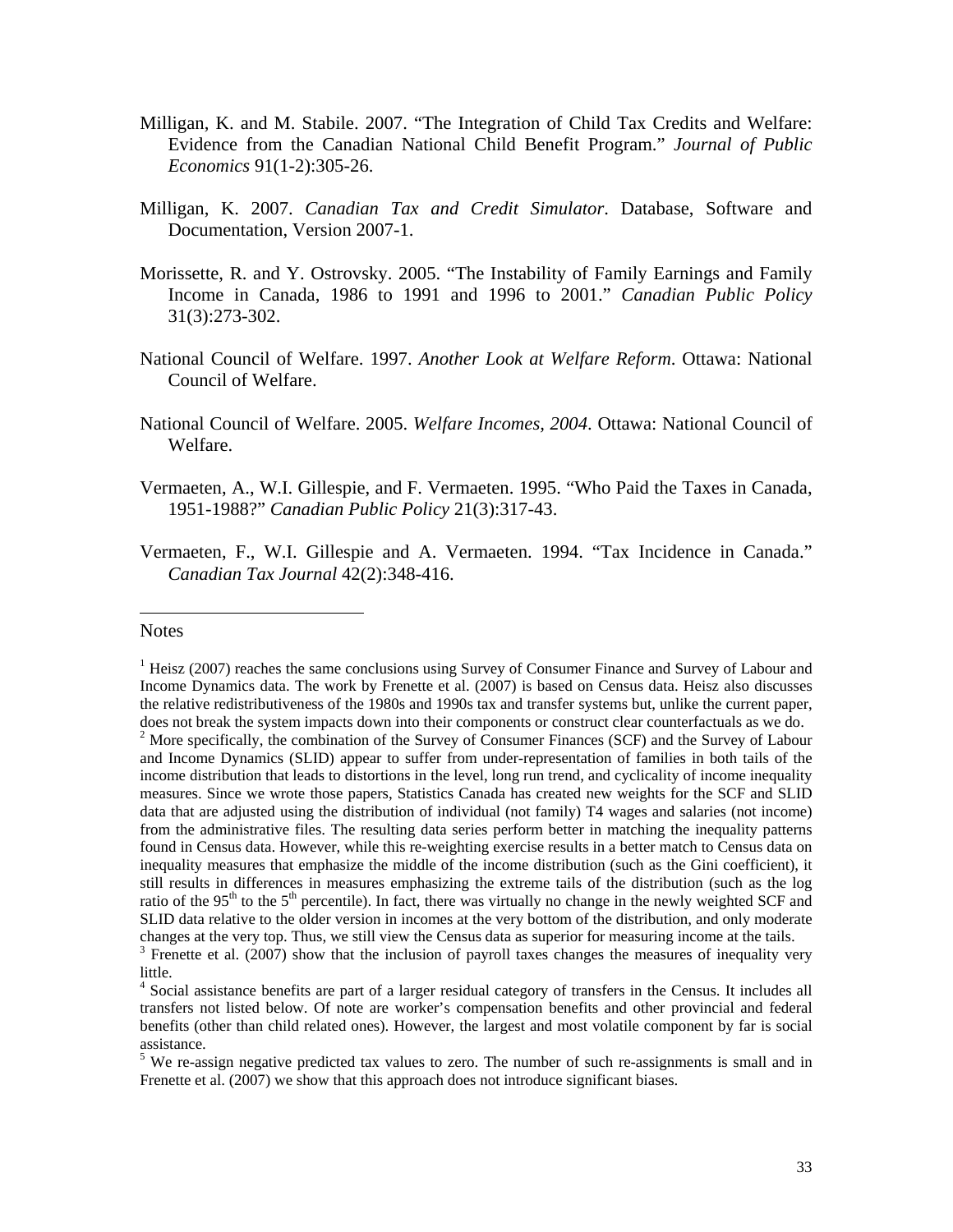6 We use census family information in our analysis. Statistics Canada defines a Census family as "a married couple and the children, if any, of either or both spouses; a couple living common law and the children, if any, of either or both partners; or, a lone parent of any marital status with at least one child living in the same dwelling and that child or those children." See http://www.statcan.ca/english/concepts/definitions/cen-family.htm. We also include single people (labeled by Statistics Canada as non-family individuals). Note that many studies on income inequality (including Frenette et al., 2007) use a larger concept of the family – the economic family – which may include two or more census families living in the same household, as long as there is a relationship of blood, adoption, or marriage between them. Since our measures of inequality are unchanged when we move from one family definition to the other, and since the current study requires computationally intensive micro-simulations, we opted for using the census family definition in the current paper (aggregating to the economic family would have required an extra step for each micro-simulation). In practical terms, the distinction between the two concepts is inconsequential: there are only 0.15% fewer census families in our sample than there are economic families. This is lower than published estimates, and is due to our focus on families with no seniors, as well as our inclusion of unattached individuals in our definition of the family.

<sup>7</sup> Note that we can not report the log (P95/P5) ratio for market income since the  $5<sup>th</sup>$  percentile is always equal to zero.

 $8$  Morissette and Ostrovsky (2005) show, further, that the transfer system serves to reduce differences in earnings instability across different parts of the family market income distribution.

<sup>9</sup> Note that it is possible that the tax and transfer regressions fit the actual tax and transfer distributions in a given year in part because any important unobservable family characteristic effects are picked up by observable variables to the extent the two are correlated. If the observables and unobservables have a different correlation in 1990 than, say, 2000 then our projected impact of the 2000 system for the 1990 sample will be off. We have no way of assessing this statement since it is based on unobservables but it is worth keeping in mind.

<sup>10</sup> To illustrate this, we re-calculated Figure 2 after first subtracting two times the associated standard error from each transfer coefficient and then adding two times the standard error. The resulting patterns matched those in Figure 2 almost exactly. Thus, Figure 2 shows a .17 log point decline between the 1980 and 1990 systems while the same calculation after subtracting 2 standard errors from the transfer coefficients was a .15 decline and the result after adding 2 standard errors was a .16 decline. 11 This pattern is also evident in a table in Kesselman and Cheung (2006). However, they do not provide an

extended discussion or investigation of this pattern. Vermaeten et al. (1995) find a substantial increase in redistribution in the tax system in the period 1969-1988, which fits with what we find for the 1980s.

#### **Notes**

 $12$  Developed by Kevin Milligan, the CTaCS (including the database, software, and documentation) is available at http://www.econ.ubc.ca/kevmil/ctacs,

<sup>13</sup> We experimented with forming families but found that the simulations showed very similar trends for individuals and for families over this time period. For this reason, we proceed using just an unattached individual.

<sup>14</sup> We account for federal and provincial income taxes, Canada/Quebec Pension Plan premiums, and Unemployment Insurance / Employment Insurance premiums. For the premiums, only the employee-paid components are included. The basic personal amount and credits/deductions for Canada/Quebec Pension Plan premiums, and Unemployment Insurance / Employment Insurance premiums are accounted for. We do not account for RRSP, charitable contributions, or other deductions or credits. Accounting for these other deductions and credits would lower average tax rates in each year, but would have little impact on the patterns across years. The increasing use of RRSPs through time has likely lowered the average tax burden of higher income individuals differentially, but our simulations will not account for this. It should be noted, however, that RRSP participation has been roughly constant since the mid-1990s and so is unlikely to be important in understanding the increase in after-tax inequality in the late 1990s.

<sup>15</sup> Milligan and Stabile (2007) use the cross-province variation in the treatment of the National Child Benefit Supplement to study the impacts of the work incentive on welfare take-up and employment of single mothers.

<sup>16</sup> The discussion in this section relies heavily on National Council of Welfare (1997, 2005).

<sup>17</sup> It seems possible that we could understate the impact of the UI/EI system using the log (P95/P5) ratio. This system is more heavily used by families closer to the middle of the distribution. However, the